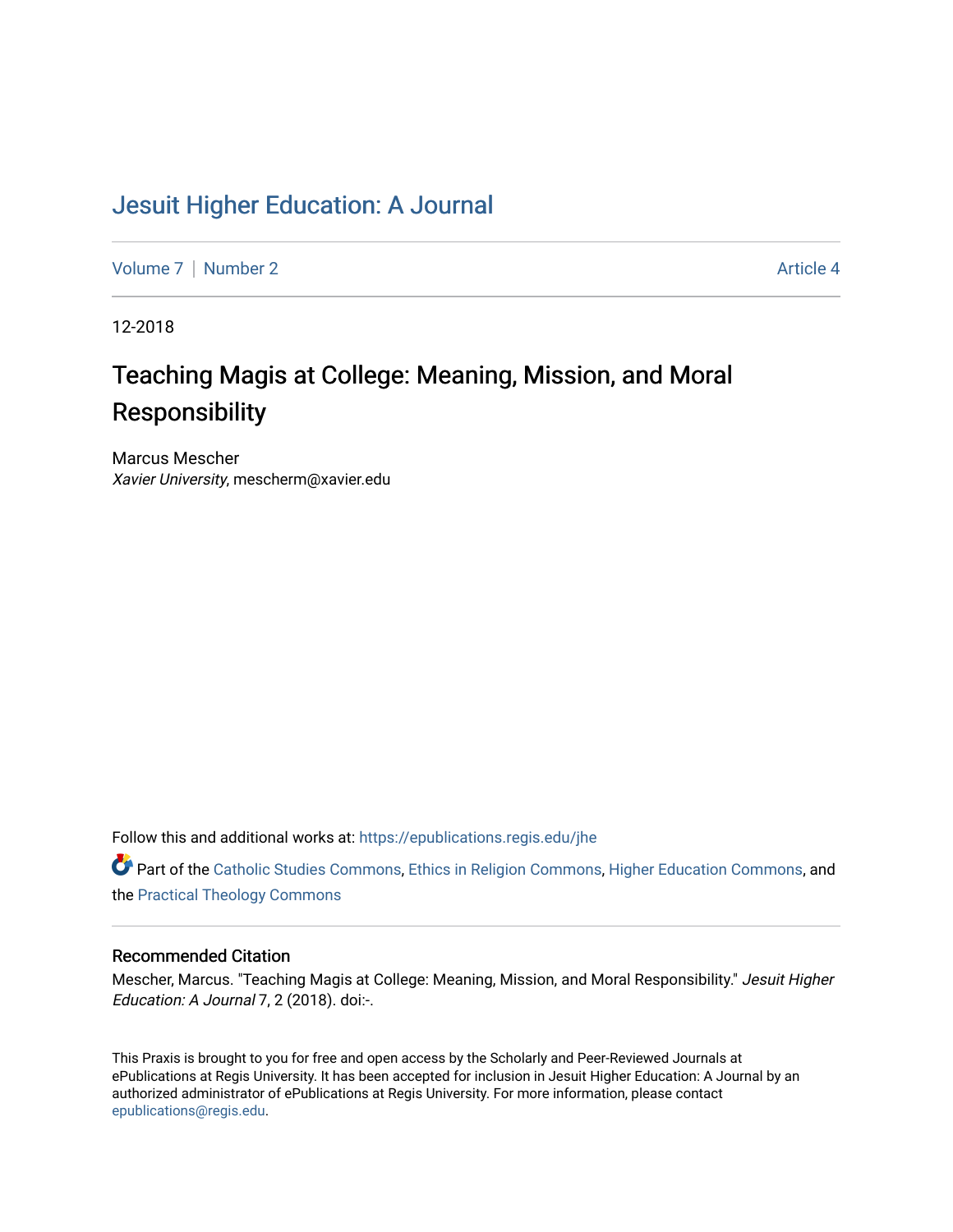## **Teaching Magis at College: Meaning, Mission, and Moral Responsibility**

Marcus Mescher Assistant Professor of Christian Ethics Xavier University [mescherm@xavier.edu](mailto:mescherm@xavier.edu)

#### **Abstract**

This essay aims to rescue *magis* from banal jargon like striving for "excellence" or "generosity." While some might have a vague sense of what *magis* means, this charism of Jesuit education is better understood as a horizon of meaning that orients our work as partners in mission for inclusive and integral human flourishing *For the Greater Glory of God* (A.M.D.G.). After describing how *magis* provides the *raison d'être* of Jesuit education, this essay addresses several challenges that result from current perceptions of higher education as well as the socio-cultural context that shapes emerging adults today. Insofar as widespread moral relativism blunts the call to action implied by *magis*, this essay proposes five key virtues (love, mercy, justice, solidarity, and hope) to amplify how *magis* can inspire in us a commitment to pursue "the good life" as part of our work in Jesuit education. Finally, this essay pivots to the praxis of teaching by highlighting three tools (contemplation, imagination, and vocation discernment) for education as formation for *magis*.

#### **Introduction**

*Magis* is crucial for the religious and moral formation of the individuals who constitute Jesuit institutions of higher education. To explore the obstacles and opportunities for embracing *magis*, this essay moves forward in four steps. First, it explores the meaning of *magis* as traced through the Jesuit documentary heritage and as currently understood by Jesuit leaders like Pope Francis and Rev. Gregory Boyle, S.J. By considering *magis* in terms of "the greater good" as well as devotion to what God desires, *magis* is linked to the promotion of justice as articulated by Rev. Ignacio Ellacuría, S.J. (the president of the Jesuit university in San Salvador, murdered in November 1989) and Rev. Peter-Hans Kolvenbach, S.J. (the former Superior General of the Society of Jesus). Second, this essay explores some of the chief challenges to *magis* in higher education today, ranging from views of college as a commodity to the stress and anxiety that overwhelm today's students. Above all, the prominence of tolerance and non-judgmentalism foster moral relativism, which undermines the shared agreement and accountability necessary for a commitment to the common good in the pursuit of justice. In light of the lack of moral formation in today's emerging adults (as examined in the work of sociologist Christian Smith), this essay moves to a third step: to propose five key virtues that can provide the basis for moral norms in aspiring for integral flourishing and justice. These

five virtues—love, mercy, justice, solidarity, and hope—are drawn from Scripture and tradition to comprise a framework for the "good life," where individuals and communities flourish. The fourth and final step explores how contemplation, imagination, and vocation discernment provide three ways to approach the praxis of teaching for *magis* in the college classroom. These practices help students recognize the good in and around them, expand their sense of what is possible as a personal and communal endeavor, and discover how to integrate what brings them joy, what they love learning about, and what problem they can solve into the meaning and purpose of their lives. Taken together, this essay provides a template for engaging Jesuit college students in education as formation for living *magis*.

#### **Why Magis?**

As fewer Jesuits teach in Jesuit institutions of higher education, core Jesuit values—like *magis* need to be translated from their context in Ignatian spirituality for faculty, staff, and students who do not always share the same theological framework. Without a clear grasp of the meaning of these terms, there is a risk of domesticating Jesuit values into bourgeois jargon. Timothy Hanchin attests:

The catechetical task of communicating the memory of St. Ignatius to students is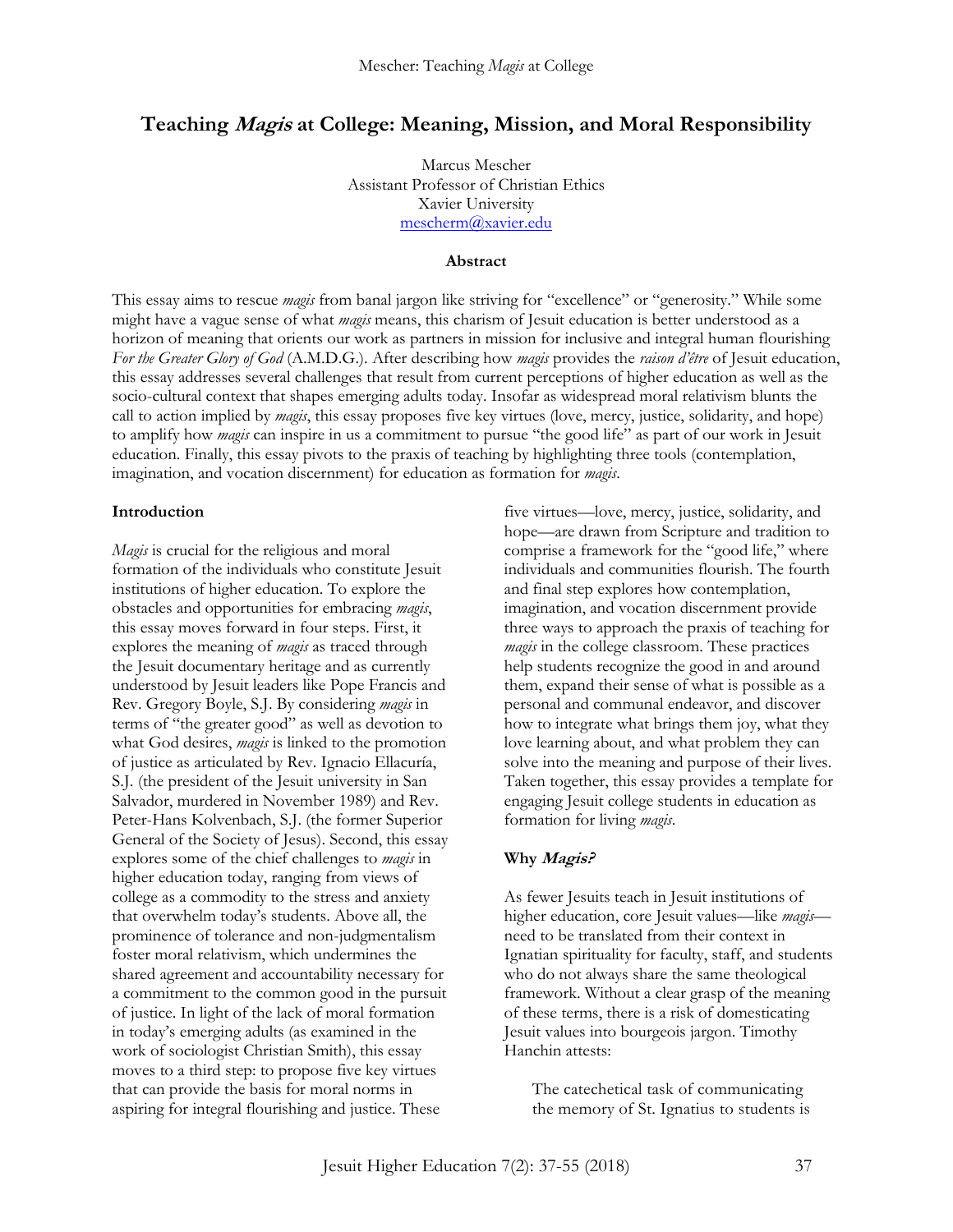a dangerous one. It is dangerous because the marketability and accessibility of Ignatian-speak makes it vulnerable to an uncritical appropriation that baptizes the privileges of an American middle-class lifestyle. Yet the catechetical task is dangerous in a positive way as well. When the language communicates the Jesuit identity of the school through the narrative of St. Ignatius, it teaches students to see the world in a radically new way. In this way Jesuit education fulfills its fundamental mission of teaching students to discern by seeing with new eyes.<sup>1</sup>

How do we help students to "see with new eyes"? In part by interrupting the common assumption that views a college education like a personal investment for self-improvement. This narrative often reserves college for the economically privileged or treats it like a commodity such that students see themselves as customers while faculty and staff are rendered service-providers. Neither should Jesuit education be reduced to preparation for a profession, since our task is to form and integrate whole persons, not simply to impart knowledge for expertise in a particular occupation. Additionally, Jesuit education must resist the cultural value placed on achievement wherein busyness becomes a badge of honor and *magis* is coopted to motivate productivity or used as a point of comparison between individuals. Hanchin observes:

Jesuit education must vigilantly guard against the misuse of its language. For example, *magis* is rightly understood as the fruit of a discernment of spirits in search of that which more brings about union with God. Instead it often becomes, at best, an unreflective motivation affirming that the more school activities I am involved in, the more I am of value to it. At worst it means the busier I am the more I find value in myself ... In this case, *magis* becomes a principle of bourgeois religion as it dangerously stamps an Ignatian seal of approval on a culture that equates constant busyness,

mass productivity and maximum efficiency with worth.<sup>2</sup>

*Magis* is less a matter of accomplishment than becoming; it invites us to answer questions like: Is God the center of my life? What kind of person am I growing into? What kind of community are we building? As Rev. Gregory Boyle, S.J. suggests, *magis* "refers to an affection for God," a "devotion" that takes the shape of a "pervasive familiarity and union with God, a desire to want what God wants." <sup>3</sup> When the state of higher education places a premium on measuring outcomes or making data-driven decisions to maximize efficiency or generate revenue, this Ignatian inheritance interrupts the need to prove our value. Instead, *magis* reminds us to bask in our inestimable value as loved sinners who—in gratitude and generosity—are called to repair a world broken by despair, division, and injustice. Pope Francis describes *magis* as "the fire, the fervor of action, that rouses us from slumber." It is what drives us "to leave an imprint or mark in history, especially in the lives of the smallest." 4 *Magis* prevents us from becoming complacent with an unjust status quo by reminding us that we love, serve, and honor God in meeting the needs of our neighbors. Insofar as God is the Creator of everything that exists, the God of Life and Love, then *magis* is realized when we commit ourselves to the promotion of life and love. The heart of Jesuit education is to take up this work, aspiring for inclusive and integral flourishing.

In his thorough exegesis of the word as it appears in the history of the Jesuit documentary heritage, Rev. Barton Geger S.J. suggests the best translation of *magis* is "the more universal good." 5 This definition can be traced all the way back to Ignatius of Loyola, who advised the early members of the Society of Jesus to discern how their choices could be guided toward what is most conducive to the "greater service of God and the universal good." <sup>6</sup> In this way, *magis* is inseparable from the unofficial motto of the Jesuits, *Ad Majorem Dei Gloriam* (often abbreviated as A.M.D.G.), which means "For the Greater Glory of God." <sup>7</sup> Geger explains that the "glory of God" refers to "God's truth, beauty, wisdom, and power becoming evident to human beings." <sup>8</sup> Truth, beauty, and wisdom not only bring us closer to God; they also make us more fully human. For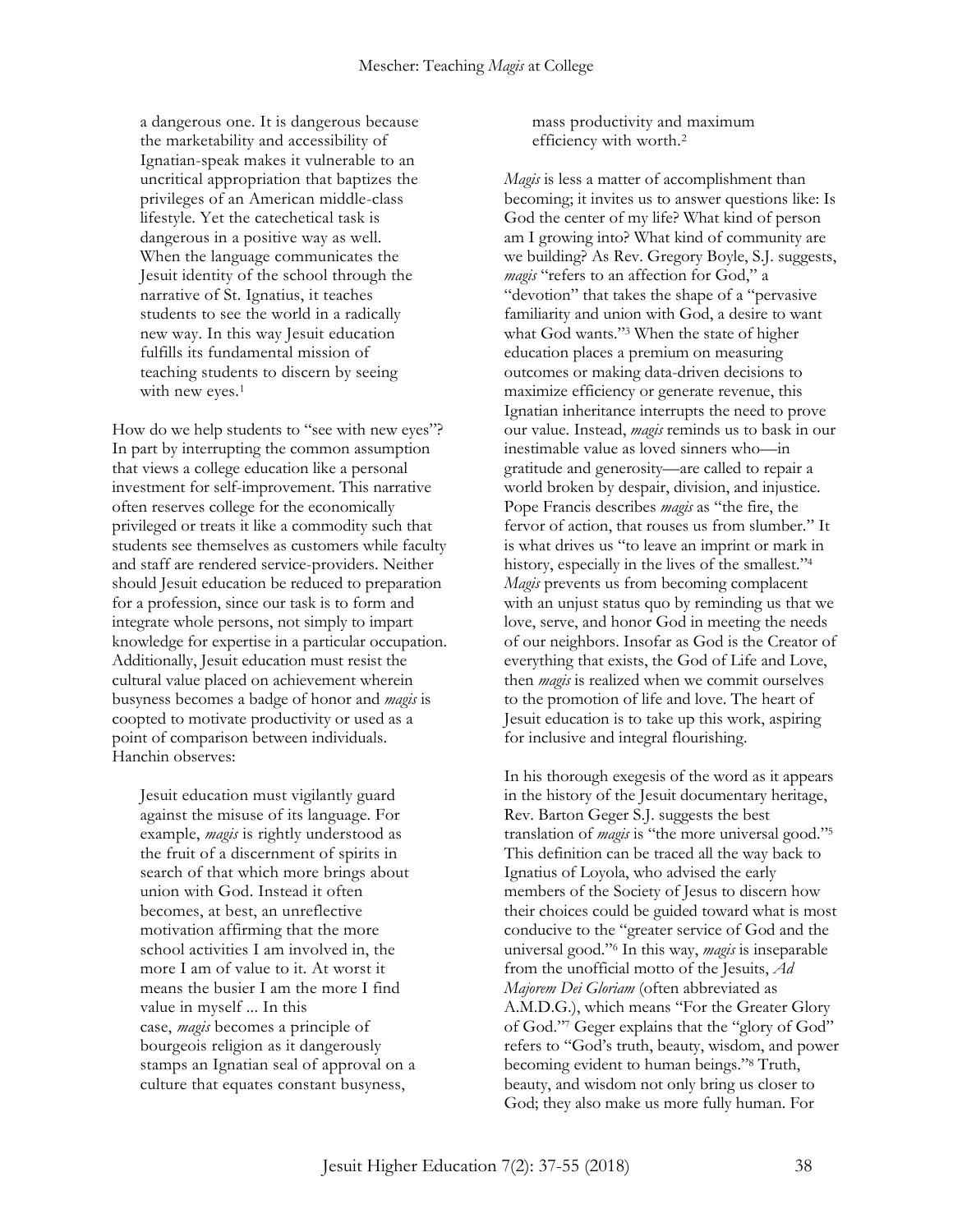this reason, it might also help to recall Saint Irenaeus of Lyons claim that the "glory of God is the human person fully alive." <sup>9</sup> In this way, A.M.D.G. or *magis* implies a call to work for the fullness of life for all, the conditions that allow individuals and communities to flourish. *Magis* is a duty to defend human dignity, deliver on human rights and responsibilities, and dedicate ourselves to the common good of all.

When *magis* is misunderstood as a synonym for "excellence" or "generosity" or perhaps conflated with the "best, most, and greatest," then it becomes self-serving. In fact, *magis* is incongruent with egoism or the ethics of self-interest. If one pursues only what is beneficial for him or her, then there is never a reason to be responsible or make sacrifices for another person. Not only would living by egoism make for a terrible friend, partner, or parent, but it fails to honor the gospel command to love God *and* neighbor (Luke 10:25- 28, Matthew 25:31-46). In a cultural context that privileges self-interest and achievement, *magis* orients us to the common good (or "the greater good") in a way that is "powerfully countercultural" because it also inspires a cultural critique that denounces whatever dehumanizes or disempowers.<sup>10</sup>

One of the reasons why *magis* seems so vague is because it is unclear what is implied by "the more universal good," or "that which makes the widest impact." <sup>11</sup> *Magis* involves discerning the *greater* good in order to choose the greater of at least two goods. The hardest decisions in life are not between a good option and a bad option, but when we are forced to choose between two (or more) good opportunities. In this regard, Ignatius encourages us to choose what will produce the *greater* good between the available options. *Magis* means pursuing what will promote greater dignity, freedom, and responsibility for ourselves and others (or, what will alleviate the suffering of others). Decisions oriented by *magis* must be informed by careful reflection and discernment, an intentional process that is both personal and communal. *Magis* aims to balance the inherent dignity of the human person with the common good of all. Because human beings are inherently social, the good of the person is inescapably linked to relationships and communities marked by justice. As Geger concludes, "Jesuit dedication to

social justice is a clear manifestation of the *magis* in action," which means that *magis* makes all of us who are partners in Jesuit education sharers in "the potential to transform [one's] whole society." <sup>12</sup> Our task is to identify, analyze, and apply the beliefs and values, practices and relationships, systems and structures that ensure everyone has adequate access to the rights and duties necessary for the fullness of life.<sup>13</sup>

With this understanding of *magis* in place, we can better recognize how and why *magis* provides the *raison d'être* for Jesuit higher education, and also serves as the foundation for what it means to belong and contribute to such a community. Rev. Ignacio Ellacuría S.J. insisted that the university must foster knowledge as well as "transform and enlighten the society in which it lives." This means that the university must engage its historical reality in the struggle for justice:

In a world where injustice reigns, a university that fights for justice must necessarily be persecuted … What does a university do, immersed in this reality? Transform it? Yes. Do everything possible so that liberty is victorious over oppression, justice over injustice, love over hate? Yes. Without this overall commitment we would not be a university, and even less so would we be a Catholic university.<sup>14</sup>

According to Ellacuría, the Jesuit university exists to help make students become more aware of reality so that they take responsibility for transforming it. Each and every student should see their education as an opportunity to learn more about how justice is central to their education and personal development. Jesuit colleges and universities—like all institutions of higher education—reflect the diversity of civil society and test possibilities for building a shared commitment to the common good through inquiry, dialogue, and collaboration. This shifts the focus of higher education away from self-interest or success toward personal and collective flourishing marked by interdependence and collaboration.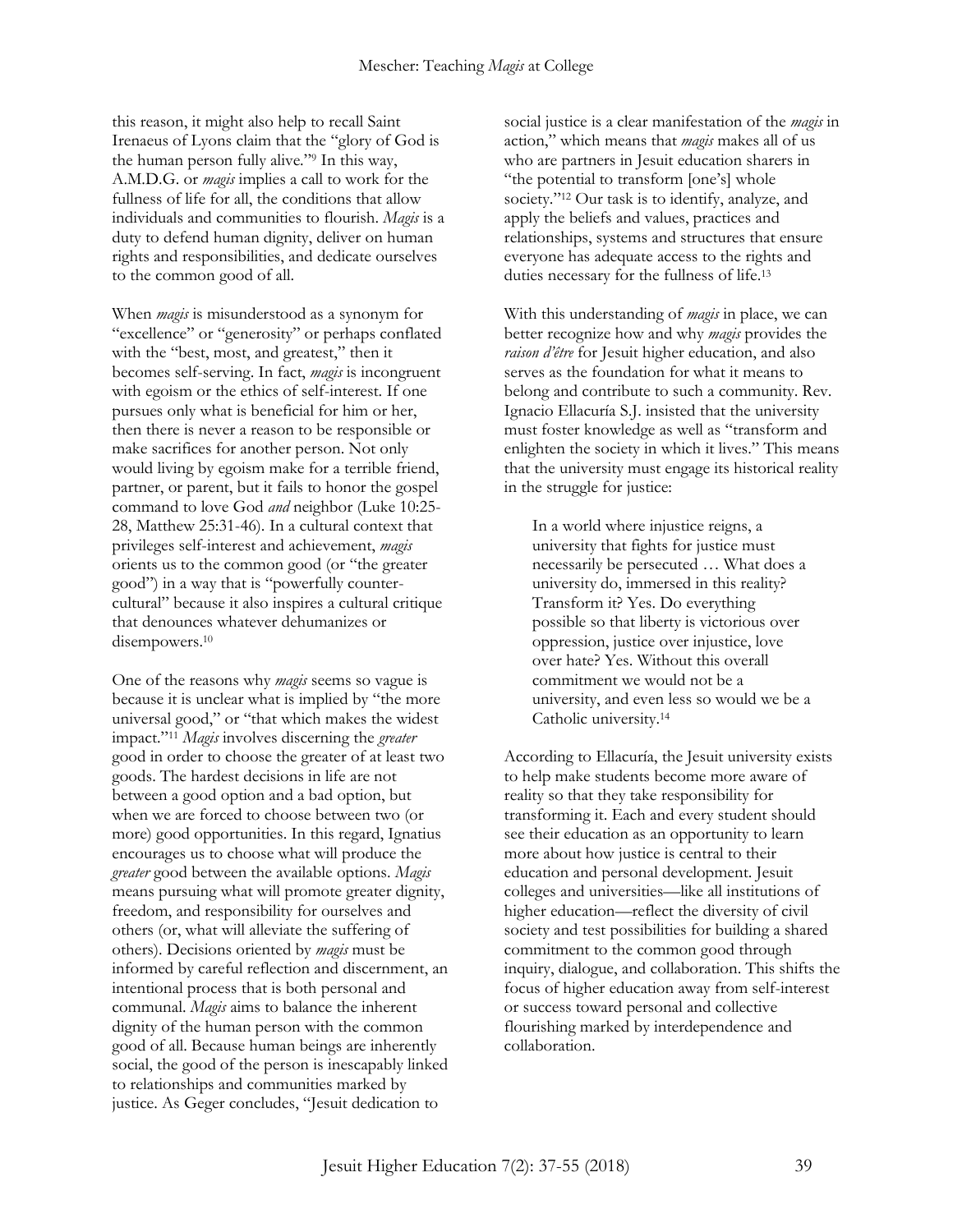This fits well with the address to students by Rev. Peter-Hans Kolvenbach S.J., who described his vision of student formation in this way:

You are called by the Society of Jesus to be men and women who reflect upon the reality of this world around you with all its ambiguities, opportunities, and challenges, to discern what is really happening in your life and in the lives of others, to find God there and to discover where God is calling you, to employ criteria for significant choices that reflect godly values rather than narrow, exclusive self-interest, to make decisions in the light of what is truly for the greater glory of God and the service of those in need, and then to act accordingly.<sup>15</sup>

Without using the word *magis*, Kolvenbach presents Jesuit education as orbiting around *magis* by learning how to "make decisions in the light of what is truly for the greater glory of God and the service of those in need, and then to act accordingly." This view of Jesuit education provides a fundamental horizon of meaning (to be in relationship with God), calls all to be partners in mission (for human flourishing in justice), and empowers all to think, speak, and act with moral responsibility *For the Greater Glory of God*.

Ellacuría and Kolvenbach remind us of the core objectives of Jesuit education today. Although Jesuits have been educating since 1548, this tradition remains a dynamic process that adapts to the state of the world and the needs of its people. We are all invited to join a process of reflection and discernment to gain a sense of how our life can contribute to the *more* universal good. This requires magnanimity or "greatness of spirit," that readies us to "think big" and tackle sizable problems, address and resolve conflict, and embrace our responsibilities to the "common good." <sup>16</sup> While *magis* affirms personal freedom, it does so through the logic of interdependence that reminds us that the good of each person is inherently linked to the good of the entire community.<sup>17</sup> This includes human as well as nonhuman creatures; Pope Francis states in his 2015 encyclical *Laudato Si'* that the earth, its inhabitants, and the environment are all part of a "common good, belonging to all and meant for

all." Francis encourages us to see the common good as "the sum of those conditions of social life which allow social groups and their individual members relatively thorough and ready access to their own fulfillment." Since the earth and its ecosystem represent our only home on which we all rely, then protecting nonhuman creation is inextricably linked to our duties to our human brothers and sisters just as much as God, the Creator of all that exists. If we render earth uninhabitable, we will destroy life for every member of creation. Pope Francis continues:

Underlying the principle of the common good is respect for the human person as such, endowed with basic and inalienable rights ordered to his or her integral development … the common good calls for social peace, the stability and security provided by a certain order which cannot be achieved without particular concern for distributive justice; whenever this is violated, violence always ensues. Society as a whole, and the state in particular, are obliged to defend and promote the common good. In the present condition of global society, where injustices abound and growing numbers of people are deprived of basic human rights and considered expendable, the principle of the common good immediately becomes, logically and inevitably, a summons to solidarity and a preferential option for the poorest of our brothers and sisters. This option entails recognizing the implications of the universal destination of the world's goods … it demands before all else an appreciation of the immense dignity of the poor in the light of our deepest convictions as believers. We need only look around us to see that, today, this option is in fact an ethical imperative essential for effectively attaining the common good. The notion of the common good also extends to future generations. The global economic crises have made painfully obvious the detrimental effects of disregarding our common destiny, which cannot exclude those who come after us. We can no longer speak of sustainable development apart from intergenerational solidarity.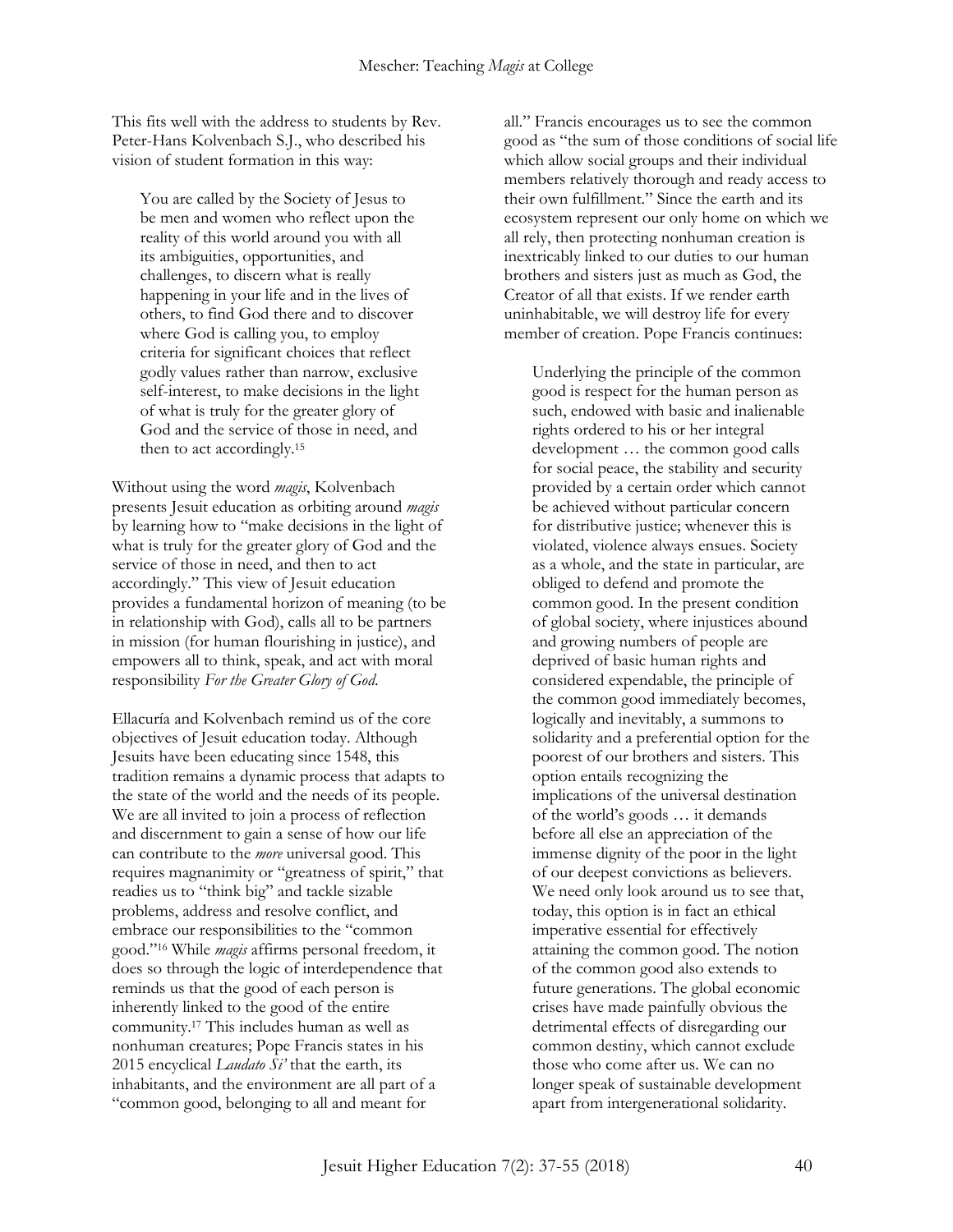Once we start to think about the kind of world we are leaving to future generations, we look at things differently; we realize that the world is a gift which we have freely received and must share with others. Since the world has been given to us, we can no longer view reality in a purely utilitarian way, in which efficiency and productivity are entirely geared to our individual benefit. Intergenerational solidarity is not optional, but rather a basic question of justice, since the world we have received also belongs to those who will follow us.<sup>18</sup>

Pope Francis helps us to recognize the interdependence between human dignity, rights, and responsibilities to the human family (present and future) plus nonhuman creatures and the environment. *Magis* reflects Mother Teresa's insight: "If we have no peace, it is because we have forgotten that we belong to each other."<sup>19</sup> *Magis* requires fostering inclusive belonging since the "more universal good" is impossible if the good of certain individuals—no matter how lowly in status or limited in number—is sacrificed to the good of the whole. *Magis* is incompatible with a utilitarian philosophy of "the greatest good for the greatest number" or a cost-benefit-analysis that boosts profits for some at the expense of others; these ideologies justify the sacrifice or exclusion of a few for the sake of the many, violating innate human dignity and our shared interdependence in the common good. When one suffers, all suffer. *Magis* points beyond the narrow vision of selfinterest or the confines of any campus community; it inspires us to join together as partners committed to the common good of all creation.

#### **Challenges for Teaching Magis at College Today**

Those of us who teach in college classrooms know that this emphasis on the common good is not the default setting of our students. On the contrary, students arrive in the classroom already shaped by the "culture wars" of identity politics and polarization, simplistic categories and labels (e.g., "liberal" or "conservative"), and the radical tolerance and non-judgmentalism that camouflage moral relativism (propped up by the mantra

popular among students, "I do me and you do you"). When faculty, staff, and students adopt the lens of culture wars, we are divided into categories of "us" vs. "them." In a cultural context that privileges tolerance and non-judgmentalism, every person gets to decide their own values, including their own definition or application of *magis*. While tolerance is an essential ingredient for a vibrant and inclusive society, it is also woefully insufficient for the demands of justice. Merely tolerating the existence of others does nothing to take responsibility for those who suffer from injustice. "Live and let live" just as easily becomes "live and let die" (or at least, "live and let suffer"). If we are unable to communicate our core values and discuss the moral norms that generate agreement and accountability, we approach what philosopher John Dewey describes as the "eclipse of the public." <sup>20</sup> What makes education so valuable, as Dewey sees it, is that it fosters personal freedom for intellectual and moral growth to become "power to share effectively in social life." <sup>21</sup> In Jesuit colleges and universities, our task is to educate students who become people dedicated to building a society that affirms human dignity and rights, which include both freedoms and responsibilities. This is the path to the common good.

Jesuit education today must confront the challenges posed by the commodification of higher education, the prevalence of self-interest, and the tyranny of tolerance. When a college education is reduced to a commodity, it is viewed more as a possession than a process. Students are tempted to take the path of least resistance toward their ultimate goal: a diploma they can brandish as they compete with others in an endless race of prestige envy. In this view of education, their value is tied to grades and résumé-builders, not intellectual curiosity, academic discipline, or horizon-broadening experiences and relationships. It breeds more than endless competition, but also insurmountable insecurity. College students report unprecedented levels of anxiety and feeling overwhelmed.<sup>22</sup> Many experience heightened pressure in the face of a number of lofty expectations operating in concert: academic success, financial risk to pay for tuition and housing, manage debt, and secure employment after graduation. Every student has to navigate new freedom at college, but a rising number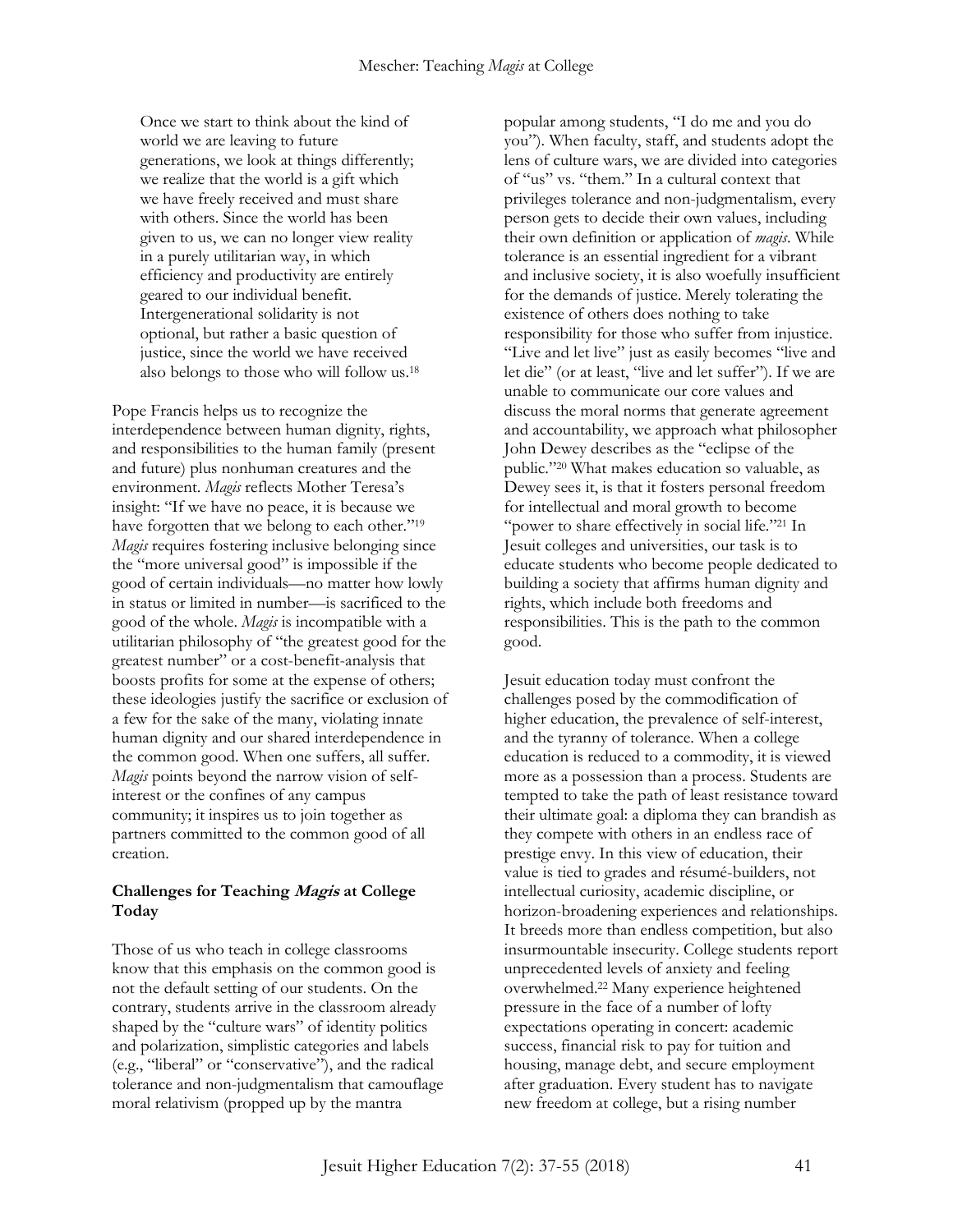encounter additional challenges like experiences of racial bias, gender-based discrimination, bullying and hazing, intimate partner violence or sexual assault, as well as food insecurity and hunger. Adding to these concerns is another worrisome trend: untreated mental health issues and a surge in suicide, which is now the second leading cause of death among school aged youth.<sup>23</sup> If students are living in such a fragile state, how can we ask them to dedicate themselves as "women and men for and with others"?

What is more, the widespread emphasis on selfinterest needs to be addressed at institutions of Jesuit higher education. Not only does self-interest run counter to gospel values, but it undermines our ability to build community. When students internalize the notion that ambition or achievement is the greatest good, their identity and self-worth get measured by this standard. In this framework, gratitude and generosity get pushed to the back burner in order to get ahead. Leisure and play seem superfluous; curiosity is too time consuming and can lead to making mistakes. Instead of learning from mistakes, students might believe missteps are unacceptable signs of weakness pushing them farther from their goal to succeed. Shortcomings get internalized, which leads to questioning one's value. Feeling down on themselves, they find it harder to be vulnerable and make authentic connections with others. For these reasons, it is disappointing but unsurprising to learn that psychologists have detected among college students a diminished ability to connect with their peers. Reports of a rise in narcissism and a drastic decline in empathy—down 40% according to a University of Michigan study24 may be the result of training young people to think more of themselves and their feats than about others. Although smartphones and social media mean that our students are more connected than ever before, they report rising rates of feeling insecure, isolated, and lonely.<sup>25</sup> Some research indicates an inverse relationship between happiness and the amount of time spent with a screen (phone, tablet, computer, or television).<sup>26</sup> If these issues go unaddressed, students will fail to recognize the communal dimensions of *magis*.

A loss of community seems like a surprising concern given the state of constant connectivity students enjoy thanks to their phones, tablets,

computers, and social media. However, selfinterest risks becoming self-obsession in a digital landscape where people can spend countless hours carefully curating their digital profiles in an unending task of "impression management." <sup>27</sup> In this cultural context, there is never enough time to perfect one's image or brand, and it subjects young people to steady surveillance from others, setting them up to feel like they can never measure up to the meticulously polished highlight reels that flood their social media newsfeed. Social media intensify the age-old "compare and despair" dynamic, exposing today's students to a steady dose of feeling unworthy and fearful of being authentic.

Nonstop surveillance—which comes from always being connected and ready to share—would put anyone on edge; for emerging adults, this exacerbates a stage of development already marked by uncertainty and vulnerability. Social media foments insecurity because "anything they say or do can easily be taken out of context" by "audiences [that] are invisible" to a particular person.<sup>28</sup> Users can easily feel exposed, unsafe, and craving social conditions that foster a sense of security. Tolerance and non-judgmentalism are adopted to mitigate social risks like ambiguity and awkwardness. Students contort to social scripts and distort who they are, edit what they believe and value, and even go back to filter out any undesirable digital content.<sup>29</sup> All of these habits are adopted in order to avoid conflict, but this desire to conform to social norms actually undermines the moral norms necessary for fostering the common good.

Tolerance seems like an acceptable moral norm, but it is not robust enough to generate responsibility to deliver justice or resist injustice. Moreover, when pushed to the extreme, tolerance means that we have to make room for all ideas, and in some viewpoints, treat them as equally valid. While moral relativism sounds attractive because it gives individuals the freedom to identify their own values, it also makes morality a free-forall. That means there would be no way to agree whether it's morally acceptable to lie, cheat, steal, or kill. Moral norms—shared standards of the good—are necessary to foster agreement and accountability. Using extreme examples (like rape or genocide) might make it easier to identify moral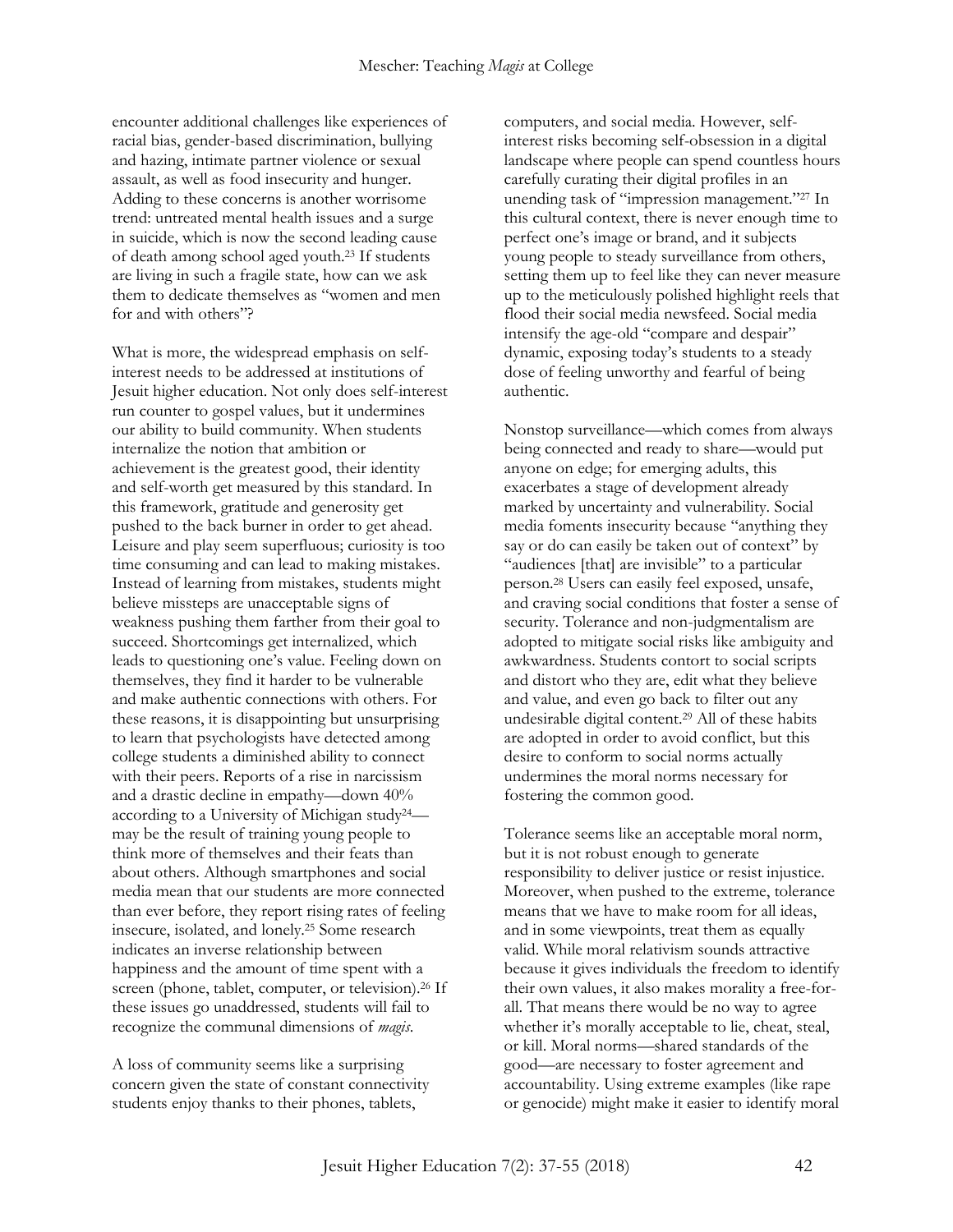norms (e.g., free consent, do no harm, etc.), but daily life is usually less clear-cut and thus requires careful ethical analysis in order to discern what will best promote human flourishing so that it is always both personal and communal.

Unfortunately, our students have not been equipped and empowered to make these complex judgments. Sociologist Christian Smith has been studying emerging adults for years through the National Study of Youth and Religion. In light of the data collected since 2001, Smith and his colleagues describe youth culture as awash in "moral therapeutic deism," an individualistic and morally relativistic ethos that prizes personal subjectivity, feeling, and self-fulfillment at the expense of shared moral norms and obligations.<sup>30</sup> At first blush, this view seems harmless: American Christian youth say they believe "God wants people to be good, nice, and fair to each other," and that "the central goal of life is to be happy and to feel good about one's self." <sup>31</sup> However, "moral therapeutic deism" defies any normative understanding of good or evil, which is necessary for establishing common agreement and accountability. In "moral therapeutic deism," a person can be self-indulgent without any thought of social or ecological responsibility. Community is an add-on and often an encumbrance.<sup>32</sup> According to Smith's findings, emerging adults show little interest in civic or political engagement: 69% said they were not at all political, compared to 4% who considered themselves to be actively political.<sup>33</sup> Many survey respondents admitted feeling apathetic, uninformed, distrustful, and disempowered in the political sphere. Though emerging adults affirm the value of volunteering and charitable giving and aspire to incorporate these habits into their later adulthood, many say they do not have the time or resources to be involved in such efforts at the present time. This is problematic for at least two reasons: first, emerging adults fail to recognize that present priorities and practices become habits that build future character; second, too many emerging adults do not believe they can make a difference in the world. In fact, according to Smith, less than five percent of emerging adults are confident they can make a difference.<sup>34</sup> If all God wants is for me to be happy, then I can be content to focus on my own comfort, status, and achievement. There is little room—or need—for social concern or moral

outrage in such a worldview. This socio-cultural context shows how much work is necessary in order to accomplish the vision of Jesuit education for justice, as articulated by Ellacuría and Kolvenbach.

If young people cannot identify a moral norm, how are they supposed to understand the demands of "the greater good"? Smith and his colleagues find that today's young people are deeply confused and disorientated when it comes to morality. Moral duties are viewed as inessential to character formation or spiritual maturity; they are considered to be "largely avoidable displeasures to be escaped in order to realize a pleasurable life of happiness and positive selfesteem." <sup>35</sup> Six in ten respondents stated that morality is a matter of personal choice or opinion while one in three indicated they did not know what makes anything morally right or wrong.<sup>36</sup> The NSYR data show that two-thirds of emerging adults were unable to consistently and coherently respond to questions about moral dilemmas in their lives. Instead, they made sporadic appeals to generic platitudes like "do no harm," the Golden Rule, or Karma, without being able to describe how these relate to religious and ethical systems. As many as 60% of emerging adults say their morality is situational, with roughly half explaining that they determine what is moral based on whether it might hurt someone.<sup>37</sup> Smith and his colleagues contend that emerging adults demonstrate very little concern for religious obligation or love for God; rather, their moral motivation is social order, efficiency, and prosperity under the safeguard of tolerance. Smith and his colleagues conclude that parents and educators have done an "awful job when it comes to moral education and formation." 38

Jesuit education faces these and other challenges in teaching college students today. *Magis* is essential because it provides a horizon of meaning, a mission-driven purpose, and a foundation on which to build moral agreement and accountability. *Magis* is rooted in "interior freedom" that authorizes each individual—in the sanctity of one's own conscience<sup>39</sup>—to reflect and discern what the "more universal good" uniquely means and requires. However, insofar as it is ordered *For the Greater Glory of God* as a shared aspiration of the Society of Jesus, *magis* necessarily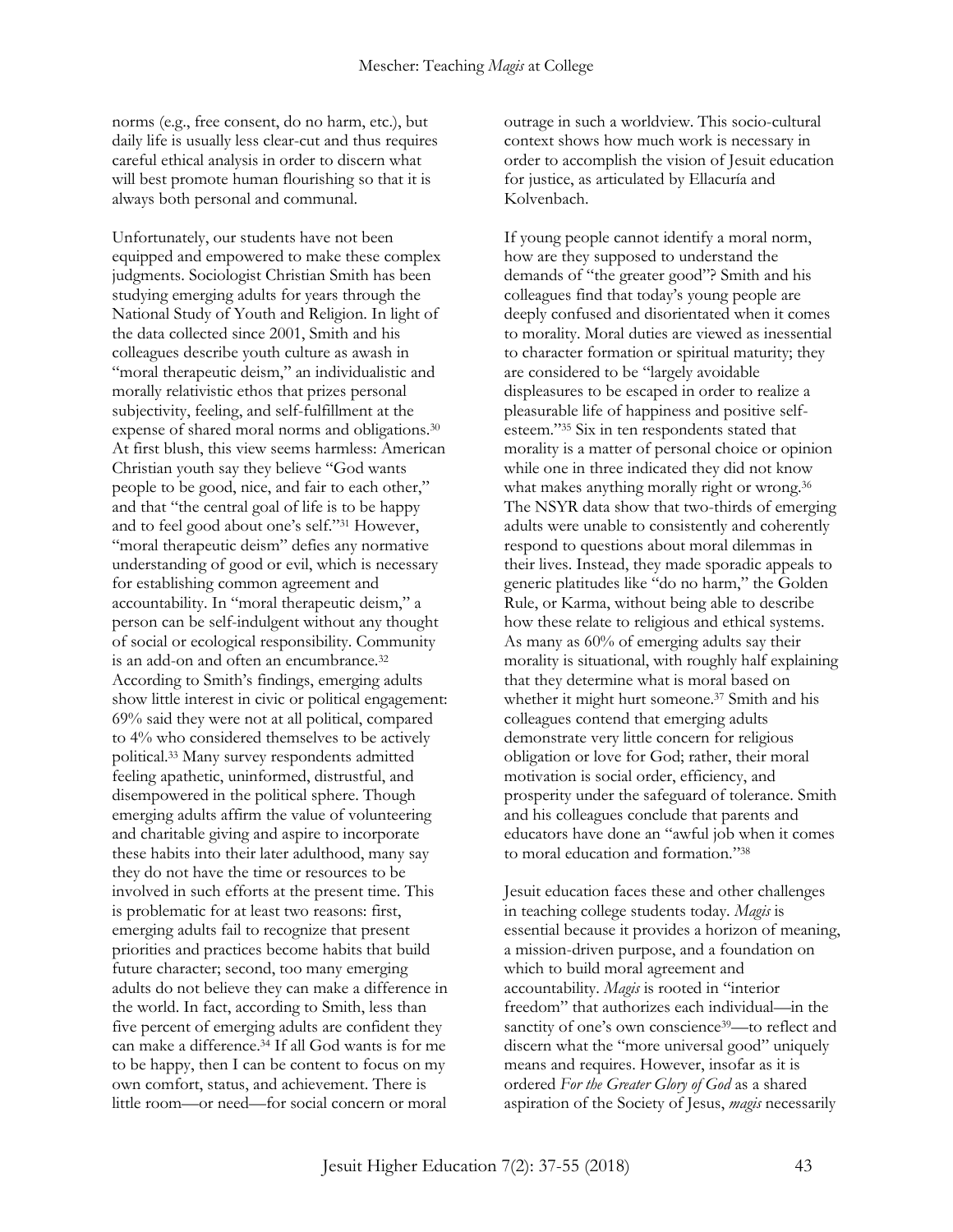involves communal reflection, discernment, discussion, and cooperation. If we are to embrace its meaning and our call to be partners in mission, then we have to work together to identify, analyze, and apply how *magis* inspires a new commitment to moral responsibility. To live into this vision, we have to come to a shared understanding of what makes personal and communal human flourishing possible.

## **A Vision of the Good Life**

The Christian tradition, which builds from the Jewish law and prophets and also shares much in common with the teachings of Islam, offers a compelling vision of the good life, advancing the flourishing of all creation. In philosophy and theology, the road to flourishing is marked by specific virtues, or attitudes and habits of moral excellence that form character and community to promote personal and collective flourishing.<sup>40</sup> Insofar as *magis* is understood as a vague sense of "the greater good," then it can take on a more concrete meaning through specific dispositions and actions. Five key virtues—**love**, **mercy**, **justice**, **solidarity**, and **hope**—provide the foundation for moral agreement and accountability. These virtues defy the insipid claims of tolerance. They also add more theological substance to *magis* than words like "excellence" or "generosity" typically offer. While love, mercy, justice, solidarity, and hope carry secular significance, all three Abrahamic religions highlight these five virtues as defining characteristics of fidelity to God. If *magis* is to be understood as devotion to God or desiring what God desires, then these five virtues offer an essential starting point. By highlighting these five virtues, I hope faculty and students will discover points of entry into *magis* across all disciplines. Of course, the ultimate goal is not just to learn about these virtues, but to explore possibilities to practice and integrate them into one's life.

Love: In English, the word "love" is like the kitchen junk drawer: it's a catchall to express a variety of preferences and desires. It's hard to know what we mean by the word "love" when we use it to talk about food or clothing, music or movies, places or people. Do you love your friends and family the same way you love an inanimate object? The Jewish understanding of

love is rooted in a sense of loyalty (to God, others, and oneself). In Christian Scripture, the author of the First Letter of John states clearly that God is *agape*, which conveys "self-giving love" (1 John 4:8). Although God is beyond our total comprehension (or else God would not be God), the least wrong way to talk about the mystery we call "God" is self-giving love. It is actually better to think of God as being than *a* being, or not as "love" but as "loving." Calling to mind the Trinity, we might think of God as the love that is shared between persons. In this way, the Trinity is not two men and a bird which represent God, Jesus, and the Holy Spirit, but a co-equal communion where love is offered, received, and returned. This is a far cry from what most people envision when they read or hear the word God (typically, an old white man with a long beard—something like Zeus, Santa Claus, or Dumbledore).

More to the point, the Christian tradition asserts that piety and fidelity are measured less by what we believe than by how well we love (cf. Luke 10:25-37, Matthew 25:31-46). The greatest commandment is to "love your neighbor as yourself," placing the stress on loving the other person, and even more, inviting you to imagine the other person as related to yourself in kinship.<sup>41</sup> Importantly, the Christian tradition holds that no person—not even an enemy—is exempt from our obligation to love. Saint John of the Cross summarizes this clearly: "[L]ove is the measure by which we shall be judged." But what is love? Thomas Aquinas defines the virtue of love (in Latin, *caritas*, which is where we get the English word "charity") as willing the good of another person.<sup>42</sup> This means that love is not just a feeling, but a choice and action. Even more, love entails an investment of the self, a commitment to act to ensure the good of the other person. It is worth repeating that love is owed to each and to all. In fact, Dorothy Day once claimed, "I really only love God as much as I love the person I love the least." <sup>43</sup> This is a sobering test of how well we love one another, which, as the Gospel of John attests, is how we love and honor God (John 13:34).

**Mercy:** Mercy is another tricky word in English. It usually conveys a sense of loving-kindness. But this falls well short of the rich and diverse meaning of the word as it appears in Scripture.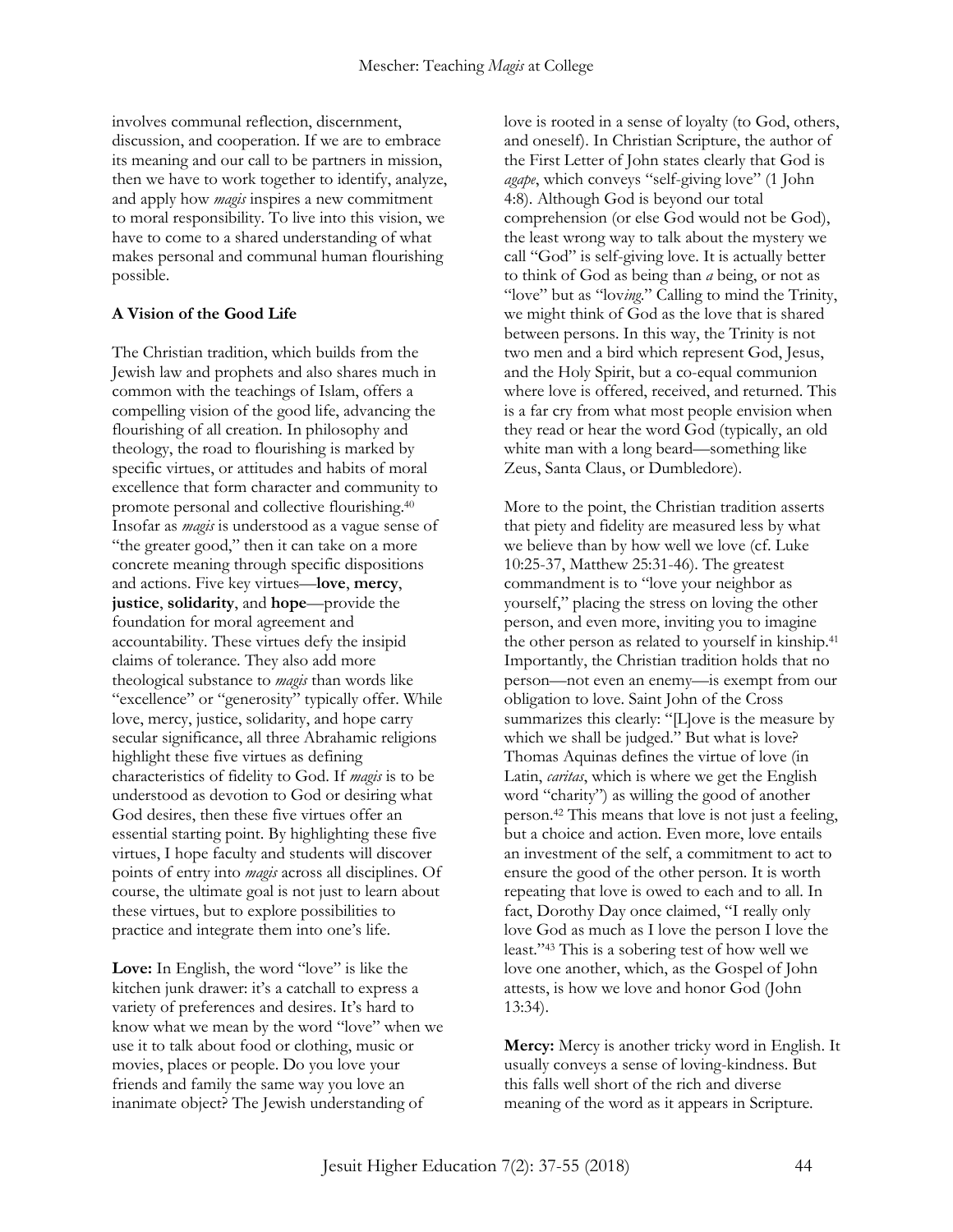The words for mercy in the Bible—*hesed* in Hebrew and *eleos* in Greek—appear nearly 300 times to express who God is and what God wants. *Hesed* is the first word used to describe God in the Hebrew Scriptures (Exodus 34:6-7). It refers to God's unconditional and unlimited love that is always faithful and never fails, a love marked by tenderness and overabundance (Joshua 2:12; 1 Samuel 20:14-17; Isaiah 54:8-10). *Hesed* reflects God's goodness that endures for a "thousand generations" (Exodus 20:6) and unlimited forgiveness of sin (Numbers 14:18-19; Micah 7:19) within a web of relationships as part of God's covenant with God's people (Leviticus 19:2, 18-18; Deuteronomy 15:4, 7; Psalm 13:6). *Hesed* highlights the gratuitous love of God that embraces and saves all creation, including nonhuman creatures (Psalm 25:6, 33:5, 111:4, 136:1, 145:9). *Hesed* defines faithfulness (Hosea 6:6; Micah 6:8) and characterizes those who love God (Ruth 1:8, 2:20, 3:10). The Hebrew Scriptures make clear that *hesed* is inseparable from justice, judgment, piety, compassion, and salvation (Psalm 72:1-4, 82:3, 140:13).

*Eleos* appears in the Christian Scriptures dozens of times to fortify the witness of the Hebrew Scriptures that mercy describes God's own being (Luke 6:36; 2 Corinthians 1:3; Ephesians 2:4) and how God treats God's people (Luke 1:58; 1 Peter 2:10). Jesus' teaching and healing ministry is framed in terms of mercy: it is what he teaches (Matthew 5:7) and practices (Mark 5:19). It is the way to love one's neighbor and inherit eternal life (Luke 10:25-42), the standard for unlimited forgiveness (Matthew 18:21-35), and what makes faithfulness possible (Romans 12:1-2; 2 Corinthians 4:1). It is the core of God's desire for God's people (Matthew 9:13, 12:7, 23:23). Even when the word isn't used, it is evident that mercy is the fulcrum of several key gospel stories, whether the father's forgiveness of his prodigal son (Luke 15:11-32), Jesus' forgiveness of the woman caught in adultery (John 8:1-11), or what separates the sheep from the goats in the Last Judgment (Matthew 25:31-46). Mercy is an expression of wisdom (James 3:17) and the reason for hope (1 Peter 1:3). In the end, mercy triumphs over judgment (James 2:13) and is the expression of God's justice (Psalm 51:11-16; Matthew 9:13).

In his book *The Name of God Is Mercy*, Pope Francis writes:

the centrality of mercy, which for me is Jesus' most important message, has slowly evolved over the years in my work as a priest [and] as a consequence of my experience as a confessor … [mercy] means opening one's heart to wretchedness … mercy is the divine attitude which embraces, it is God's giving himself to us, accepting us, and bowing to forgive … we can say that mercy is God's identity card.<sup>44</sup>

Pope Francis explains that he understands God's character and purpose through the lens of the gerund "mercifying:" *doing* mercy.<sup>45</sup> God is known through mercifying and God expects mercifying from God's people for all creation. Perhaps the best word to express the meaning of mercy is tenderness. Pope Francis has called on people all over the world to join a "revolution of tenderness" to combat ignorance, indifference, and inaction.<sup>46</sup> In his 2017 *TED Talk*, Pope Francis insists that tenderness is not weakness but fortitude.<sup>47</sup> Tenderness creates the conditions for us to recognize that we are loved, lovable, and capable of loving others since we belong to each other. Rev. Greg Boyle, S.J. drives home this point:

We are at our healthiest when we are most situated in awe, and at our least healthy when we engage in judgment. Judgment creates the distance that moves us away from each other. Judgment keeps us in the competitive game and is always self-aggrandizing. Standing at the margins with the broken reminds us not of our own superiority but of our own brokenness. Awe is the great leveler. The embrace of our own suffering helps us to land on a spiritual intimacy with ourselves and others. For if we don't welcome our wounds, we will be tempted to despise the wounded.<sup>48</sup>

Boyle later adds, "only the soul that ventilates the world with tenderness has any chance of changing the world." <sup>49</sup> If our lives radiate tenderness, we will be in the world who God is.<sup>50</sup>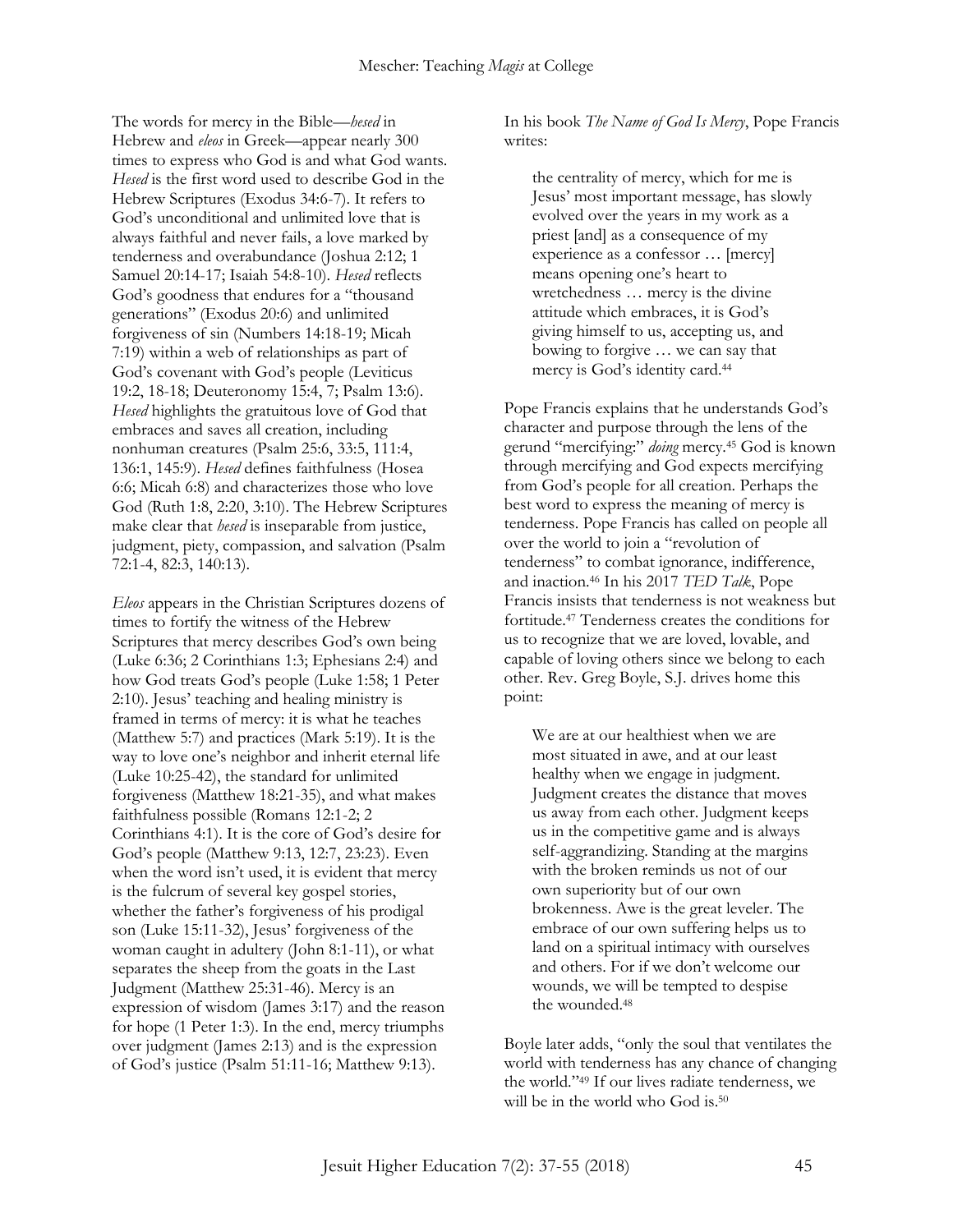**Justice:** In common parlance, the word "justice" usually conjures images of a courtroom or "law and order." But Scripture understands justice as "fidelity to the demands of a relationship." <sup>51</sup> Jesus is the visible manifestation of God's justice, which he demonstrates throughout his teaching and healing ministry. Jesus draws near and touches the unclean (considered unworthy or even cursed by God in Jesus' day), he heals those labeled as sinners (the social outcasts), and he breaks bread—an intimate action that violated the purity code of contemporary society—with people of other religions as well as his fiercest critics (like the Pharisees, who test and try to trap him) and even agents of the oppressive Roman Empire (like tax collectors). Jesus' teaching and healing ministry aimed to restore dignity and foster a more inclusive and egalitarian community, providing the standard for social justice for Christian individuals and groups today.

Justice is what we owe God and one another; it is the precondition for full and free relationships, personal and communal flourishing. Typically, justice can be understood in a variety of lenses: contributive (what individuals owe society or the common good), distributive (the fair allocation of goods and services to avoid unjust inequalities between persons and groups), commutative (rightrelationships between persons and the proper exchange of goods/service), retributive (penalty for an offense, either as punishment or as a deterrent), and restorative (compensation to victims, healing wounds, and working to restore the offender to right-relationship in the community.)<sup>52</sup>

For those who call themselves Christian, justice is not an optional add-on to one's moral responsibility. In 1971, a worldwide gathering of bishops declared that "[a]ction on behalf of justice and participation in the transformation of the world fully appear to us as a constitutive dimension of the preaching of the gospel, or, in other words, of the church's mission for the redemption of the human race and its liberation from every oppressive situation." <sup>53</sup> Echoing this document, Rev. Peter-Hans Kolvenbach, S.J. identified the goal of Jesuit education as oriented to "bring about the kinds of structural and attitudinal changes that are needed to uproot

those sinful oppressive injustices that are a scandal against humanity and God." <sup>54</sup> But years later, many Christians narrow their focus to personal piety or acts of optional service, instead of the systemic change required by the demands of justice. Kindness is always a welcome gesture, but feeding hungry people does nothing to solve their inability to consistently secure nutrition, just as offering a warm blanket to someone experiencing homelessness falls quite short of providing affordable housing. If we take seriously that God desires life in abundance for every member of creation, then we have to tackle what triggers injustice and overcome any force that limits dignity, agency, and right-relationships.

The work of justice means addressing these root causes, as this parable illustrates: one day, a woman was walking in the woods when she heard someone crying out for help. She rushed through the trees to find a man drowning in a river, and pulled him out. The next day, she was near the same forest and heard another person shouting for help. When the woman reached the river, she saved another person who was drowning. The same thing happened the next day—and so on. Service is saving the people who are drowning; justice is going upstream to find out why people are falling into the river in the first place and then fixing that problem. As Cornel West puts it, "justice is what love looks like in public." <sup>55</sup> Justice compels us to take responsibility for making our social, economic, and political spheres marked by greater equity and harmony.

Justice embraces the integrating work of advancing the dignity and rights of the human person on the individual, social, and institutional levels. It considers the systems and structures that give some people more benefits or advantages than others, and then tries to make up for unjust inequalities. In the Christian tradition, justice means taking the side of the poor, the vulnerable, and the marginalized. These are people who have been rendered socially insignificant, economically deprived, and political nonpersons. This is what Catholic social teaching means in calling for the "preferential option for the poor," a term coined by Rev. Pedro Arrupe, S.J. in a letter to his Jesuit brothers in May 1968.<sup>56</sup> It claims that justice is measured by the welfare of the neediest members of society; to deliver justice is to prioritize the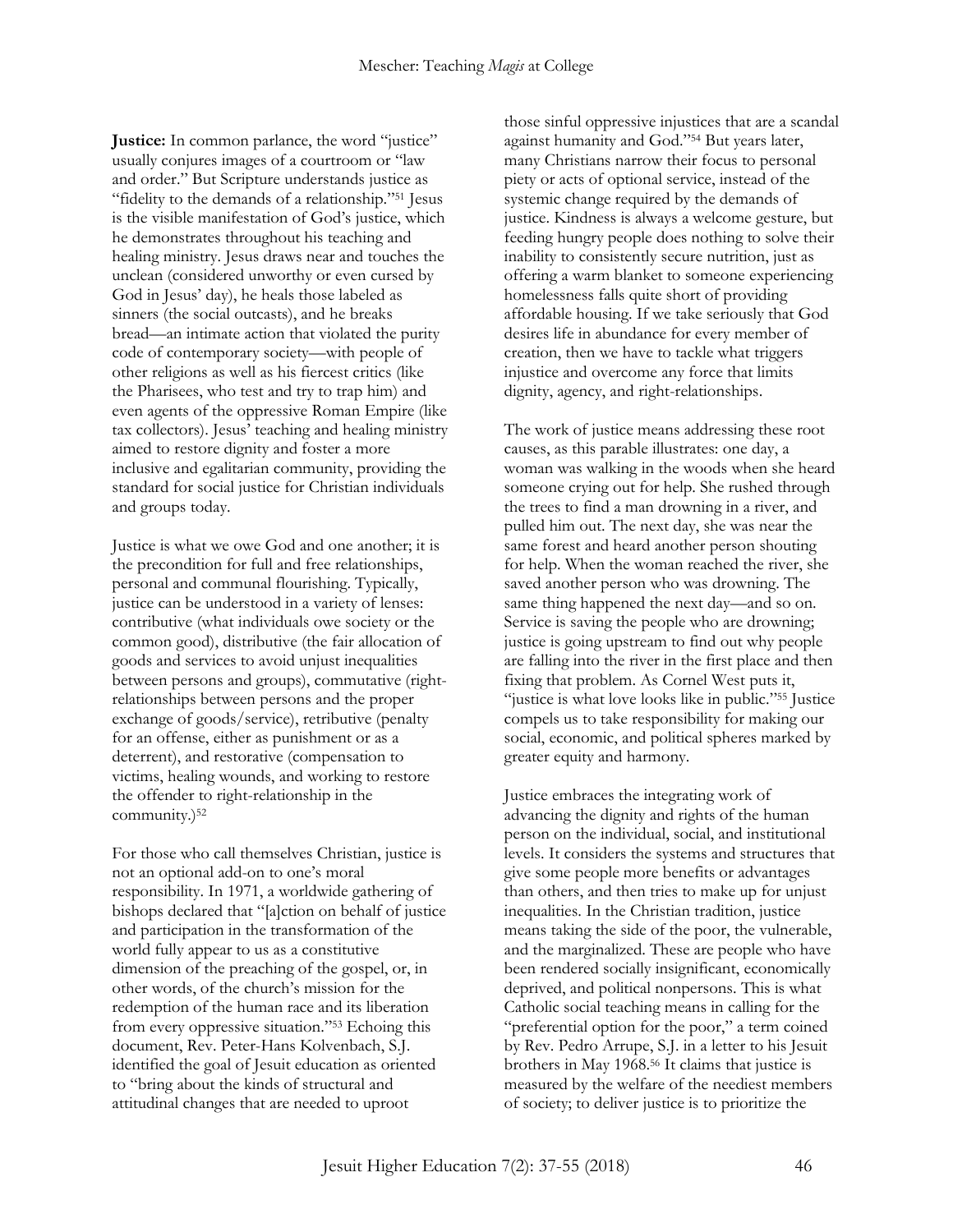needs of these most vulnerable. Archbishop Desmond Tutu adds that justice prohibits neutrality, for "if you are neutral in situations of injustice, you have chosen the side of the oppressor." <sup>57</sup> He explains, if an elephant is stepping on the tail of a mouse, your neutrality does nothing to help the mouse. Both Arrupe and Tutu highlight God's preference for the lowly and lost starting with the Hebrew slaves in Egypt (Exodus 22:20-26) and continuing through the Last Judgment scene in Matthew's gospel (Matthew 25:31-46). Rabbi Jonathan Sacks observes that in the Hebrew Scriptures, the command to "love your neighbor" is repeated twice whereas the command to love the stranger, the widow, and the orphan (those without any status or protection) is repeated at least thirty-six times.<sup>58</sup> Justice requires more than a special concern for those without the same security and stability many enjoy; it means drawing near those who are marginalized and vulnerable. If we do not know people who are marginalized and excluded, if we do not care about them as people, if we do not make their cause our own, then we will be blind, deaf, mute, and numb to the demands of justice. Justice does not mean that we serve as a "voice for the voiceless" but that we use our privilege and power to make room for the voiceless to lift up their own voice, so they can be agents of their own future.<sup>59</sup>

**Solidarity:** Although this word, in Christian ethics, is often used to imply unity or strength in numbers, solidarity actually refers to inclusive social bonds that overcome differences. Solidarity stands in contrast to the tribalism that divides us into lifestyle enclaves of people who do (or do not) look like us, think like us, and act like us. Sociologists, like Robert Putnam, have observed a rise in segregation by race and class, which means that we have less exposure to people who are different from us. A study from Public Religion Research Institute found that 75% of white Americans don't have a single black friend and that two-thirds of African-Americans don't have a single white friend.<sup>60</sup> How can we build empathy and understanding across the color line when we don't know anyone—to say nothing about caring for anyone—who comes from a different ethnic or racial background?

The word for "solidarity" does not appear in the Bible, but the word has strong roots in the Christian tradition when viewed through the lens of kinship: all people stand as equals in the eyes of God since we are siblings bound together by our shared source and destiny. Living in a time of rising racial discrimination and unrest, solidarity requires that we combat anti-black racism and white supremacy just as we would any form of discrimination or exclusion, whether based on sex or gender, sexual orientation or class, religion or political party, age or ability. No one should be considered "less than" for any reason.

Solidarity combines love, mercy, and justice to build a culture of inclusive belonging. Boyle describes this beautifully when he writes:

Soon we imagine, with God, this circle of compassion. Then we imagine no one standing outside of that circle, moving ourselves closer to the margins so that the margins themselves will be erased. We stand there with those whose dignity has been denied. We locate ourselves with the poor and the powerless and the voiceless. At the edges, we join the easily despised and the readily left out. We stand with the demonized so that the demonizing will stop. We situate ourselves right next to the disposable so that the day will come when we stop throwing people away.<sup>61</sup>

If we take the challenges of solidarity seriously, that means overcoming a fear of intimacy, being judged, or left out. It requires a more universal sense of loyalty and a commitment to mutuality that fosters reciprocity as equal partners. Solidarity is only possible when we replace anxiety with awe and trade judgment for vulnerability. Solidarity is about celebrating what connects us as humans; it welcomes both our strengths and our weaknesses. Boyle proposes that the measure of solidarity "lies less in our service of those on the margins, and more in our willingness to see ourselves in kinship with them. It speaks of a kinship so mutually rich that even the dividing line of service provider/service recipient is erased. We are sent to the margins NOT to make a difference but so that the folks on the margins will make *us* different." <sup>62</sup> Solidarity is fundamentally about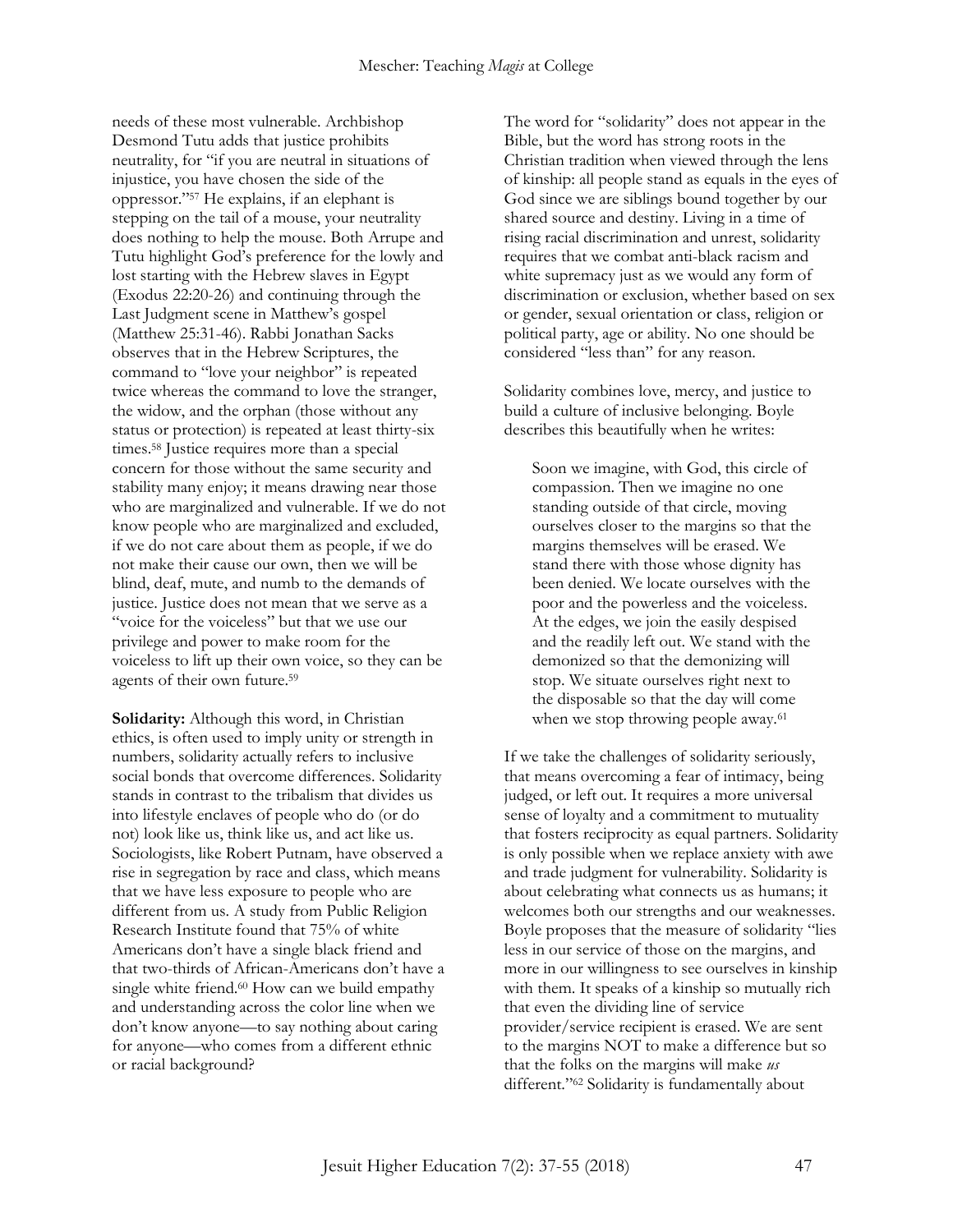inclusive belonging, manifest through mutual respect and responsibility, leaving out no one.

**Hope:** Hope is trust that God will deliver on God's promises; it welcomes the future and embraces opportunities for growth and change. As a virtue, hope is the midpoint between two extremes: excessive expectation that is presumptuous on the one hand and deficient trust that leads to despair on the other hand. It avoids the temptation to be fatalistic (for better or worse), urging us onwards to realize our potential. Hope is fundamentally a conviction of what is possible, whereas hopelessness is being mired in the impossible.<sup>63</sup> In Christianity, Jesus' resurrection is the greatest reason for hope (1 Peter 3:15): God conquers sin and death. Easter foreshadows our destiny and that of all creation, a reminder that God makes new life possible even when it seems highly unlikely.

Hope keeps us from panicking or becoming passive. It also softens the pain of suffering. Rev. William Lynch, S.J. suggests: "If we expect something in the future, if we have hope, we actually suffer less. The present moment is less preoccupying … [hope] is the great gift of being able, in an emergency, to act as our last, best, and deepest inward resource." <sup>64</sup> At the same time, Lynch adds, exercising hope also gives credence to the "sense that there is help on the outside of us" which is important because "in our national culture, there is a deep repression of the need for help." <sup>65</sup> Hope connects us to the community, reminding us that we are never forced to face our problems alone and that we will not be abandoned in our time of need.

In a social context marked by mistrust and division, hope not only encourages us to trust that things can get better, it actually provides the potency to act in order to realize that vision. Hope builds resilience, fosters creativity, cultivates openness to growth, and makes new relationships possible. Hope is not confined to wishing and waiting; it means living toward the vision of the future you most deeply desire for yourself and the world. Noted peace activist Rev. Daniel Berrigan, S.J. insisted: "If you want to be hopeful, you have to do hopeful things." Living with hope is not a choice made once and for all, but an ongoing intention that has to be embraced over and again.

William James wrote, "[t]he greatest revolution of our generation is the discovery that human beings, by changing the inner attitudes of their minds, can change the outer aspects of their lives." <sup>66</sup> Hope gets us out of bed in the morning and gives us reason to persist, even in the face of daunting odds. Hope reminds us that we are in this together; the philosopher Gabriel Marcel reminds us "there can be no hope which does not constitute itself through a *we* and for a *we*." <sup>67</sup> In other words, hope is communal and is most fully realized in collaboration among friends.

Taken together, these five virtues provide a framework for "the good life." Love, mercy, justice, solidarity, and hope help us better understand who God is and what God wants. This is crucial for understanding *magis* as "the Greater Glory of God" (A.M.D.G.). If our attitudes, actions, relationships, and institutions are characterized by love, mercy, justice, solidarity, and hope, then we are living for the "more universal good." This also helps us grow closer to God. Returning to Boyle's proposal to view *magis*  as desiring what God desires, we grow closer to *magis* when we desire the fullness of life for all the common good that results from practicing love, mercy, justice, solidarity, and hope. These virtues also provide a shared standard of the good in the face of moral relativism—not just for *knowing* what is good, but for *doing* the good.

## **Teaching Magis through Contemplation, Imagination, and Vocation Discernment**

To this point, our discussion has focused on what *magis* means, why it matters for Jesuit higher education, and how it provides a vision for human flourishing in contrast to the widespread stress on achievement, self-interest, and tolerance. The five virtues of love, mercy, justice, solidarity, and hope provide concrete attitudes and actions that can help us begin to identify the moral norms necessary for combating moral relativism in the spirit of *magis*. This final section of the essay pivots to the praxis of teaching *magis* so that it can be appropriated by individuals and communities. **Contemplation**, **imagination**, and **vocation discernment** offer three tools to incorporate *magis* into the personal habits and social fabric of life at Jesuit colleges and universities.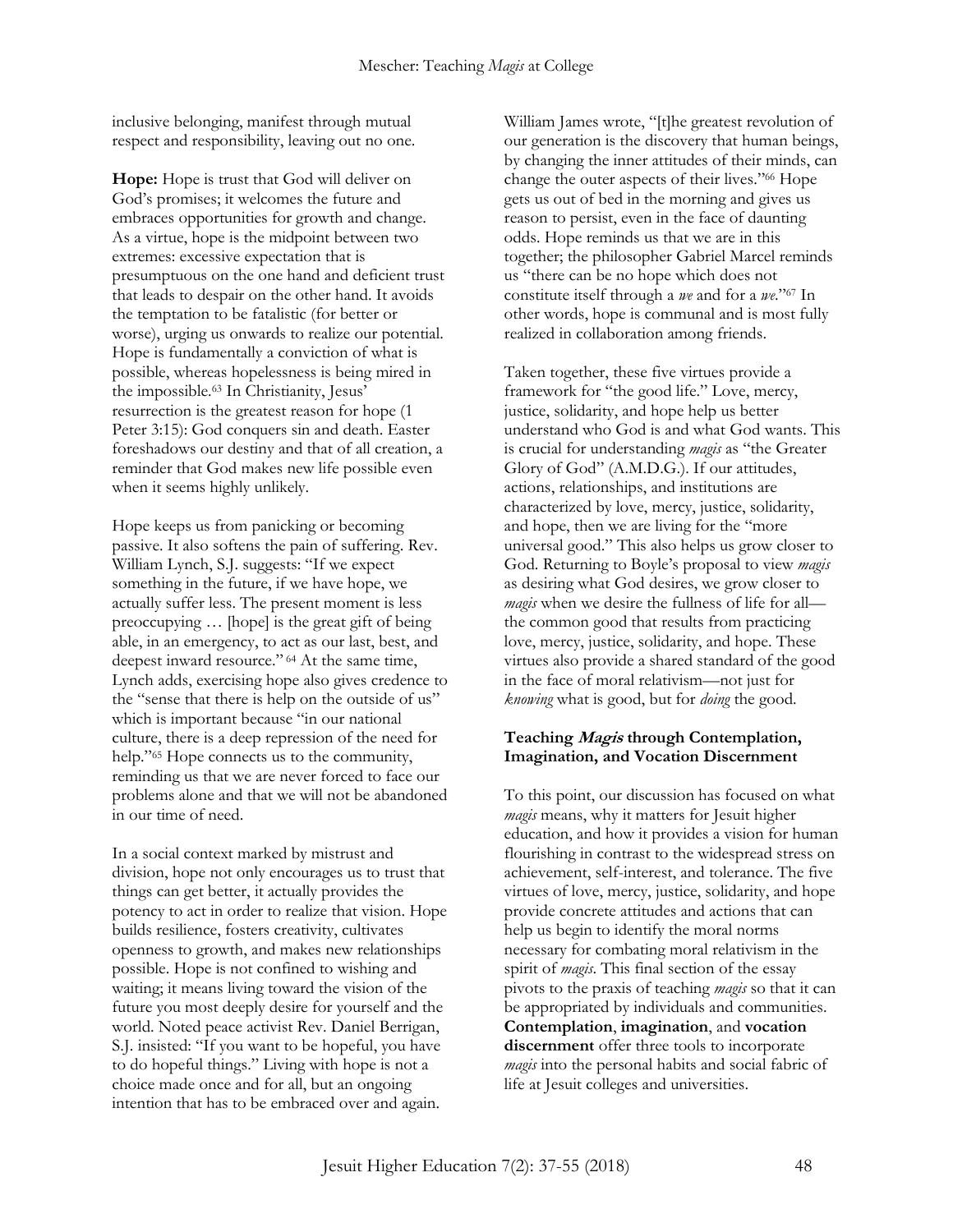**Contemplation** is, as Rev. Walter Burghardt, S.J. describes, "taking a long loving look at the real." 68 This means immersing oneself in reality, not to analyze it or argue about it, but to experience it, to recognize our unity with all that exists. To see with eyes of love is to see the goodness in us and around us; to see with eyes of love is to see as God sees. This also means practicing the Jesuit value of "seeking God in all things," recognizing that everything exists within the reality we call God, which means that "every place and all created things" can reflect the "presence and activity of God." <sup>69</sup> If this is true, then recognizing the nearness of God relies on our being awake to that reality. Contemplation is attentiveness, using one's entire being to experience what is real. Taking a *long* look means not rushing the process, savoring the goodness in us and around us. It generates wonder and awe; contemplation means being filled with gratitude instead of disappointment in oneself or comparison with others.<sup>70</sup> Through contemplation, delighting in creation leads to love for all that exists, even when it is not always pleasant. In the face of sin or injustice, contemplation produces compassion, an expression of love for the one who suffers, and a desire to ease their burden. Ultimately, contemplation orients us to commune with one another.

In the midst of busyness, it is not easy to make time for contemplation. Some might not even know where to start. Burghardt suggests a few habits to facilitate contemplation. This includes withdrawing from the routine of daily life, even for a short while, to interrupt the banality of our schedule and point of view. He calls this miniretreat a "desert experience," where we can find peace and perspective, in order to press the reset button on our lives. Burghardt also suggests "festivity" and "play," which foster a sense of appreciation, affirmation, and renewal. Taking time for levity helps us lighten up and let go of our preoccupations and never-ending to-do lists that add to our mental load. This gives us a chance to enjoy life, not just progress through it, or be mired in anxiety or stress. Rabbi Abraham Joshua Heschel insists, "[o]ur goal should be to live life in radical amazement … get up in the morning and look at the world in a way that takes nothing for granted. Everything is phenomenal; everything is incredible; never treat life casually. To be spiritual

is to be amazed." <sup>71</sup> Festivity and play remind us to celebrate life. And Burghardt offers another suggestion for incorporating contemplation: making friends with people who practice this way of living. Sometimes this means reading the work of folks like Rabbi Heschel or the Trappist monk Thomas Merton, mystics who summon us to gaze at and experience the world with love, aiming for communion with all that exists. Poetry often opens a new mode of perception, and literature in general can stretch our vantage point to see the world with new eyes.<sup>72</sup> Friends offer support—as well as accountability—so that we can integrate contemplation into our way of life. Burghardt insists that contemplation "is not a luxury" but "the mark of a Christian" and a person who loves.<sup>73</sup>

In the courses I teach, I often begin with a video where astrophysicist Neil deGrasse Tyson reflects on the "the most astounding fact" he's learned in his career. He reports that the atoms that comprise life on earth (including our bodies) are traceable to the stars in the sky. He adds, "when I look up at the night sky and I know that yes, we are part of this universe, we are in this universe, but perhaps more important than both of those facts is that the universe is in us. When I reflect on that fact, I look up—many people feel small because they're small and the universe is big—but I feel big, because my atoms came from those stars. There's a level of connectivity." <sup>74</sup> I ask students to contemplate this reality and to reflect on why it matters that everything belongs and is connected. When they look around campus, do they see more signs of connection or disconnection—and to what effect? Contemplation might be easy when spending time in prayer or worship, or when gazing at colorful leaves on trees, a fresh snowfall, cheerful spring flowers, or a stunning sunset. But what would it take to practice contemplation while walking to class, sitting in the cafeteria, or encountering your roommate? Contemplation starts with slowing down, being still, and embracing quiet. It includes consciously unplugging from electronics, especially when we consider the impact of social media on our mental and emotional health. It involves looking around with eyes of love, wonder, and awe. Thomas Merton offers an illustration of his own mystical experience, which dawned on him one day in March 1958: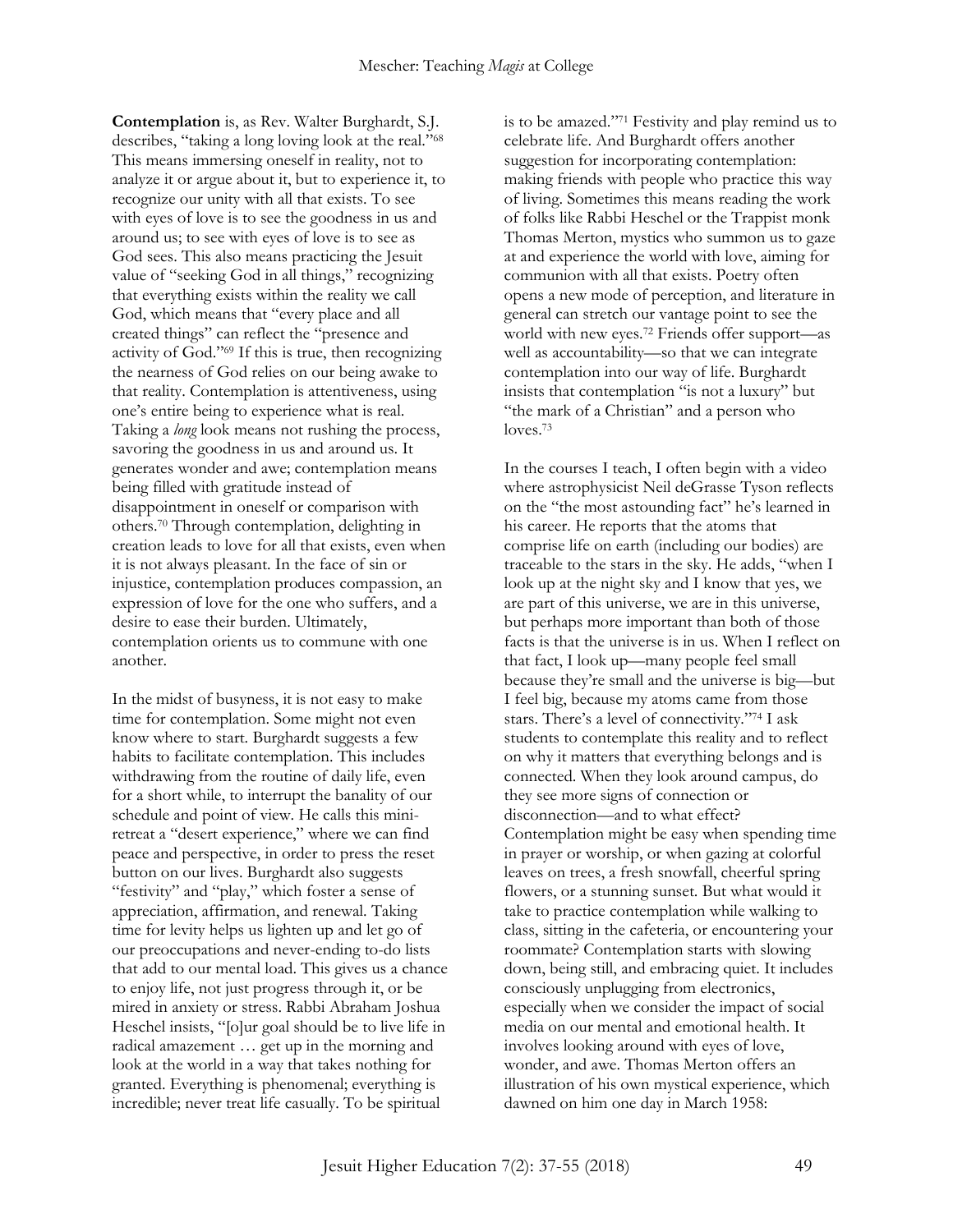In Louisville, at the corner of Fourth and Walnut, in the center of the shopping district, I was suddenly overwhelmed with the realization that I loved all those people, that they were mine and I theirs, that we could not be alien to one another even though we were total strangers. It was like waking from a dream of separateness, of spurious self-isolation in a special world, the world of renunciation and supposed holiness … This sense of liberation from an illusory difference was such a relief and such a joy to me that I almost laughed out loud … I have the immense joy of being man, a member of a race in which God Himself became incarnate. As if the sorrows and stupidities of the human condition could overwhelm me, now I realize what we all are. And if only everybody could realize this! But it cannot be explained. There is no way of telling people that they are all walking around shining like the sun.<sup>75</sup>

Ignatius encourages us to be "Contemplatives in Action," people who integrate being, seeing, and loving. When we allow ourselves to be (and resist the urge to busy ourselves with doing), when we see others with eyes of love (instead of guilt or shame, comparison or judgment), we can love more freely and fully, especially keeping in mind that God loves us unconditionally and endlessly. The task, then, is to be someone who is simultaneously reflective and active, willing to grow ever deeper in love. It takes time to incorporate a new habit into our lives. Making time for contemplation in my classroom helps students center themselves and feel reconnected, which is especially fruitful in stressful times of the semester.

A second tool is **imagination**. For some, imagination implies fantasy or illusion. But imagination is not escapism; it is a "vehicle for liberation." <sup>76</sup> Imagination is the fruit of our deepest desires: it is the combination of our wishing and willing, illuminating our hope for ourselves and the world.<sup>77</sup> Imagination, like hope discussed previously, transcends the present moment in a creative act for a new future without disdaining or rejecting the world as it is. In the face of sin, suffering, and injustice, exercising the

imagination is an act of resistance to evil and resilience to promote the good. We cast our eyes into the future so that we are not preoccupied with the past or confined to the present. We act in hopeful trust generated by confidence in God, others, and our own self. To be a Christian is "literally to imagine things with God." <sup>78</sup> Pope Francis adds, "[w]hoever has imagination does not become rigid, has a sense of humor, always enjoys the sweetness of mercy and inner freedom." 79 Imagination allows us to explore, to open up the world to new possibilities, and to become more agile and flexible.

Invoking a line from the poet Emily Dickinson, "[t]he possible's slow fuse is lit by the imagination," Rev. Michael Paul Gallagher, S.J. contends that the imagination is the ability "to glimpse and grasp possibilities … a gradually explosive power of new perception" that is more holistic than rationality alone. <sup>80</sup> Imagination has become a "key battleground for meaning, values, and in particular for religious faith" due in part to the fact that it "is where the quality of our lives is shaped and where we shape our vision of everything. Imagination is the location both of our crisis and of our potential healing. It is crucial for the quality of our seeing, because it can save us from superficiality and torpor and awaken us to larger hopes and possibilities." <sup>81</sup> Put simply, the more we stretch our imagination, the more we grow.

In the classroom, imagination begins with tuning into our deepest desires, to imagine what *could* be, instead of being confined by what is or worrying about what *should* be. Nothing happens in history without it first happening in our imagination. J. K. Rowling claims, "[i]t is impossible to live without failing at something, unless you live so cautiously that you might as well not have lived at all—in which case, you fail by default." <sup>82</sup> Fear of failure can be like a self-imposed straightjacket, keeping us from experiencing life. It prevents us from making use of our talents, interests, and opportunities. Exercising the imagination implies a willingness to fail, to learn from our mistakes, and to go outside our comfort zone. Imagination broadens our horizons, and invites us to see ourselves as discoverers. This finds traction by signing up for a new club or activity, studying abroad, or taking a class that sounds interesting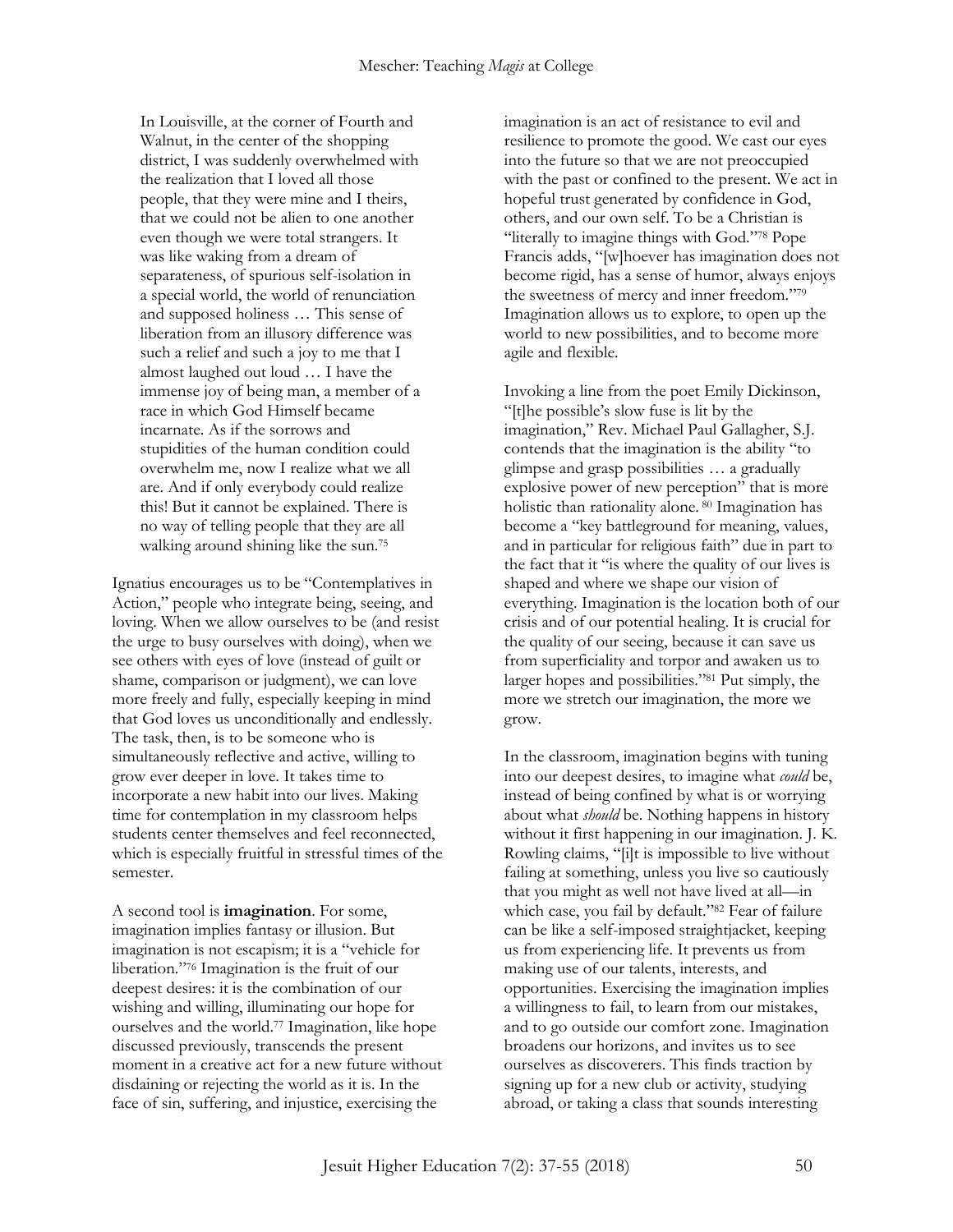but isn't required for graduation. Imagination leads us to enlarge our friend group to be more diverse and inclusive, expanding the circle of whom we follow and what we read on social media. All of our experiences and relationships add to our identity; imagination helps us to realize what *more* we can be and do.

Empathy is ultimately an exercise of imagination: we explore what it means to think, feel, see, speak, and act as another person. Music, artwork, and literature are all powerful media for imagining what it is like to be someone else. If we can feel with another person, we can fight the temptation to perpetuate the culture wars of "us" vs. "them." We can also better grasp the complexity of the human experience, which cannot be reduced to simplistic categories of heroes and villains. In my undergraduate studies, reading Ellison's *Invisible Man* and Morrison's *Beloved* helped me to consider the world from a different perspective. Narrative speaks to us on a human level, enabling us to relate in ways we might not ever expect. In our courses, taking time to share stories—whether our own or those of others—can enflesh reality, incarnate ideas, and humanize divisive issues. The imagination is a crucial tool for empowering our students to see that what we share in common is far greater than whatever differences might separate or subjugate certain individuals or groups. The next task focuses on building the scaffolding for students to do this work with their peers in a collaborative spirit in order to overcome ignorance, apathy, and inaction. Students can serve as effective advocates and allies for solidarity and social justice, if only they imagine what it would take to move their peers to discover the ways they are connected to those who suffer from injustice.

This brings us to the third tool, **vocation discernment**. *Vocatio* in Latin means "calling." Discerning one's vocation has more to do with one's purpose in life than an occupation. Jesuit education should help students discern what makes them tick, what they most want for their future, and who they desire to become. Rev. Michael Himes, a professor at Boston College, frames vocation discernment as seeking to "[d]iscover what it is that you most really and deeply want when you are most really and truly you." <sup>83</sup> If it's not already evident what you really and deeply want when you are most really and truly you, Himes proposes three "nearly infallible" questions to consider: What brings you joy? What do you love learning about? What does the world need from you?<sup>84</sup> Your vocation is your overlapping answer to what you find most fulfilling, what areas of growth you especially enjoy, and what problem you can help solve. If it is not clear what brings you joy, what you love learning about, or a problem you can address, it can be helpful to journal about these questions or discuss with a friend or mentor who can reflect back to you when you seem to be most fully alive, free to be yourself, or simply engrossed in an idea, question, or activity.

Mark Manson suggests thinking about this another way: What pain are you willing to sustain?<sup>85</sup> If we only enjoy something because it comes easily or is the path of least resistance, then we just mold our life to outcomes, rather than living intentionally in order to reach a more challenging goal. Manson opines, "our struggles determine our successes." It's not easy to always tell the truth or to be dependable, patient, and forgiving. Nevertheless, if we want to be the kind of person who has integrity, who is trustworthy, loyal, and compassionate, then we have to be willing to struggle to make those habits of our character. If we want to be the kind of person who achieves this or accomplishes that, then we have to be willing to struggle to see ourselves cross the finish line. If this sounds like resilience or grit, they may be related. But it's not just about willpower; it's also about love for ourselves (valuing our deepest desires), being supported by friends and family (who empower us and hold us accountable), and feeling gratitude (reminding us of all the resources on which we can rely).<sup>86</sup> For Ignatius, the Christian life is a movement from paying attention to our many gifts (reverence) to gratitude for all the ways God has blessed us (praise), to feeling empowered to respond generously (service) with others because of the blessings we have received.<sup>87</sup> Taking our vocation seriously is the result of feeling grateful for what we have received and affirming the good we can offer the world, which is both a personal and communal enterprise. The more grateful and generous we can be—as individuals and as members of institutions—the more we live into *magis*.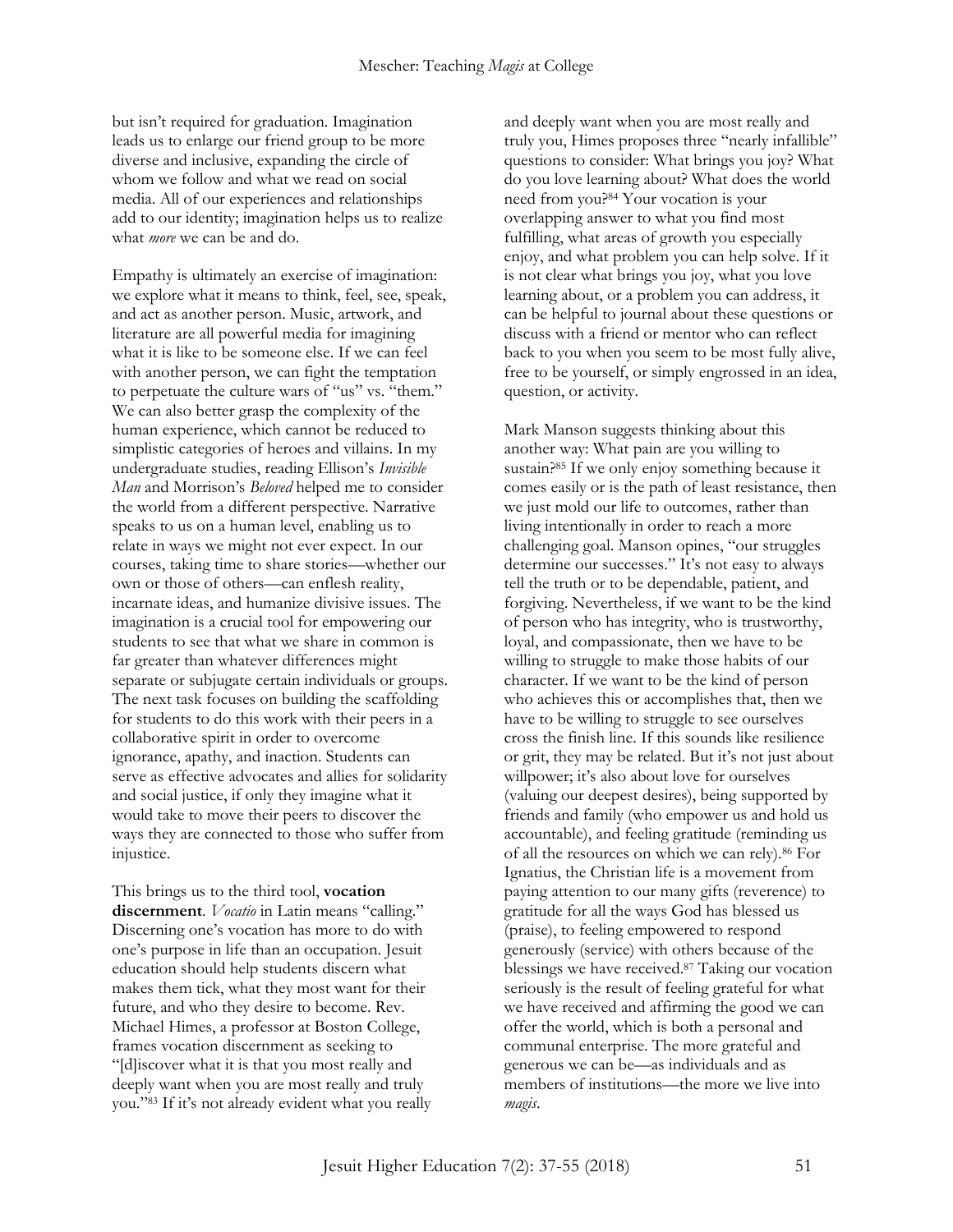#### **Conclusion**

*Magis* not only serves as the reason why Jesuit colleges and universities exist, but can help spark and shape the meaning and purpose of students' lives, our roles as partners in mission, and the foundation for moral responsibility in a world marked by unjust inequalities and interpersonal divisions. *Magis* points to moral norms necessary for fostering agreement and accountability as we live into the vision of who we are, who we strive

#### **Notes**

 $\overline{a}$ 

<sup>1</sup> Timothy Hanchin, "Messianic or Bourgeois?" *America*, May 8, 2006,

[https://www.americamagazine.org/faith/2006/05/08/messi](https://www.americamagazine.org/faith/2006/05/08/messianic-or-bourgeois) [anic-or-bourgeois.](https://www.americamagazine.org/faith/2006/05/08/messianic-or-bourgeois)

<sup>2</sup> Ibid.

<sup>3</sup> Gregory Boyle, S.J., *Barking to the Choir: The Power of Radical Kinship* (New York: Simon and Schuster, 2017), 16.

<sup>4</sup> Pope Francis, "Address to the 36th General Congregation of the Society of Jesus," (speech, Rome, Italy, October 24, 2016),

[https://w2.vatican.va/content/francesco/en/speeches/2016](https://w2.vatican.va/content/francesco/en/speeches/2016/october/documents/papa-francesco_20161024_visita-compagnia-gesu.html) [/october/documents/papa-francesco\\_20161024\\_visita](https://w2.vatican.va/content/francesco/en/speeches/2016/october/documents/papa-francesco_20161024_visita-compagnia-gesu.html)[compagnia-gesu.html.](https://w2.vatican.va/content/francesco/en/speeches/2016/october/documents/papa-francesco_20161024_visita-compagnia-gesu.html)

<sup>5</sup> Barton Geger, S.J., "What *Magis* Really Means and Why It Matters," *Jesuit Higher Education* 1, no. 2 (2012): 16-31.

<sup>6</sup> Ibid., 19.

<sup>7</sup> Ibid., 18. Geger later adds that *magis* "is the distinguishing characteristic of the Jesuit way of proceeding, the special emphasis or charism that Jesuits and colleagues bring to the Church and the world at large" (20).

<sup>8</sup> Ibid., 22.

<sup>9</sup> Irenaeus, *Against Heresies*, Book 4, Chapter 34, Section 7.

<sup>10</sup> Geger, "What *Magis* Really Means," 27.

<sup>11</sup> Geger explains that the "widest impact" can take various shapes: serving the greatest need, long-term influence, where the most people will be reached, and where conditions are optimal (Ibid., 18-19).

<sup>12</sup> Ibid., 24, 19.

<sup>13</sup> The classic definition of justice was popularized by the Roman orator Cicero, which means treating "each person according to their due." This idea of justice insists that each person be treated as a subject (an end) rather than an object (or a means to another end). It also reminds us that justice has to be appropriate to each person, which is in tension with the idea that justice should be "blind." Justice also includes a

to become, and the kind of society we hope to build—one marked by love, mercy, justice, solidarity, and hope—in order to promote the flourishing of all creation. *Magis* helps us to "see with new eyes" so that through contemplation, imagination, and vocation discernment each and all can promote integral flourishing and justice on personal, social, and institutional levels. This is the gift of our Jesuit education and the task that we have to carry forward in honoring our Ignatian inheritance. HE

systemic/structural level that evaluates institutions based on their impact on individuals and society.

<sup>14</sup> Ignacio Ellacuría, S.J., "The Task of the Christian University," (commencement address, Santa Clara University, June 12, 1982)[, https://www.scu.edu/ic/programs/ignatian](https://www.scu.edu/ic/programs/ignatian-tradition-offerings/stories/ignacio-ellacuria-sjs-june-1982-commencement-address-santa-clara-university.html)[tradition-offerings/stories/ignacio-ellacuria-sjs-june-1982](https://www.scu.edu/ic/programs/ignatian-tradition-offerings/stories/ignacio-ellacuria-sjs-june-1982-commencement-address-santa-clara-university.html) [commencement-address-santa-clara-university.html.](https://www.scu.edu/ic/programs/ignatian-tradition-offerings/stories/ignacio-ellacuria-sjs-june-1982-commencement-address-santa-clara-university.html) 

<sup>15</sup> Rockhurst University, "Jesuit Mission, the Heart of RU," accessed May 1, 2018, [https://ww2.rockhurst.edu/about/jesuit-mission.](https://ww2.rockhurst.edu/about/jesuit-mission) 

<sup>16</sup> Geger, "What *Magis* Really Means," 26.

<sup>17</sup> In Catholic social teaching, each person is inherently sacred and social, which is the basis for the "common good," the rights and duties to participate in human society in the pursuit of security, stability, peace, and justice. For example, in the 1965 document released at the end of Vatican II, *Gaudium et Spes*, the church teaches that "Every day human interdependence grows more tightly drawn and spreads by degrees over the whole world. As a result the common good, that is, the sum of those conditions of social life which allow social groups and their individual members relatively thorough and ready access to their own fulfillment, today takes on an increasingly universal complexion and consequently involves rights and duties with respect to the whole human race. Every social group must take account of the needs and legitimate aspirations of other groups, and even of the general welfare of the entire human family"; Paul VI, *Gaudium et Spes Encyclical Letter* (Vatican City, Italy: Libreria Editrice Vaticana, 1965), sec. 26, accessed May 1, 2018, [http://www.vatican.va/archive/hist\\_councils/ii\\_vatican\\_cou](http://www.vatican.va/archive/hist_councils/ii_vatican_council/documents/vat-ii_const_19651207_gaudium-et-spes_en.html) [ncil/documents/vat-ii\\_const\\_19651207\\_gaudium-et](http://www.vatican.va/archive/hist_councils/ii_vatican_council/documents/vat-ii_const_19651207_gaudium-et-spes_en.html)[spes\\_en.html.](http://www.vatican.va/archive/hist_councils/ii_vatican_council/documents/vat-ii_const_19651207_gaudium-et-spes_en.html)

<sup>18</sup> Francis, *Laudato Si' Encyclical Letter* (Vatican City, Italy: Libreria Editrice Vaticana, 2015), accessed May 1, 2018, [http://w2.vatican.va/content/francesco/en/encyclicals/doc](http://w2.vatican.va/content/francesco/en/encyclicals/documents/papa-francesco_20150524_enciclica-laudato-si.html) [uments/papa-francesco\\_20150524\\_enciclica-laudato-si.html.](http://w2.vatican.va/content/francesco/en/encyclicals/documents/papa-francesco_20150524_enciclica-laudato-si.html) 

<sup>19</sup> "Mother Teresa Reflects on Working Toward Peace," (essay, Santa Clara University, retrieved October 19, 2018), [https://legacy.scu.edu/ethics/architects-of](https://legacy.scu.edu/ethics/architects-of-peace/Teresa/essay.html)[peace/Teresa/essay.html.](https://legacy.scu.edu/ethics/architects-of-peace/Teresa/essay.html)

<sup>20</sup> John Dewey, *The Public and Its Problems* (New York: Henry Holt and Company, 1927), 142. Dewey argues that "Till the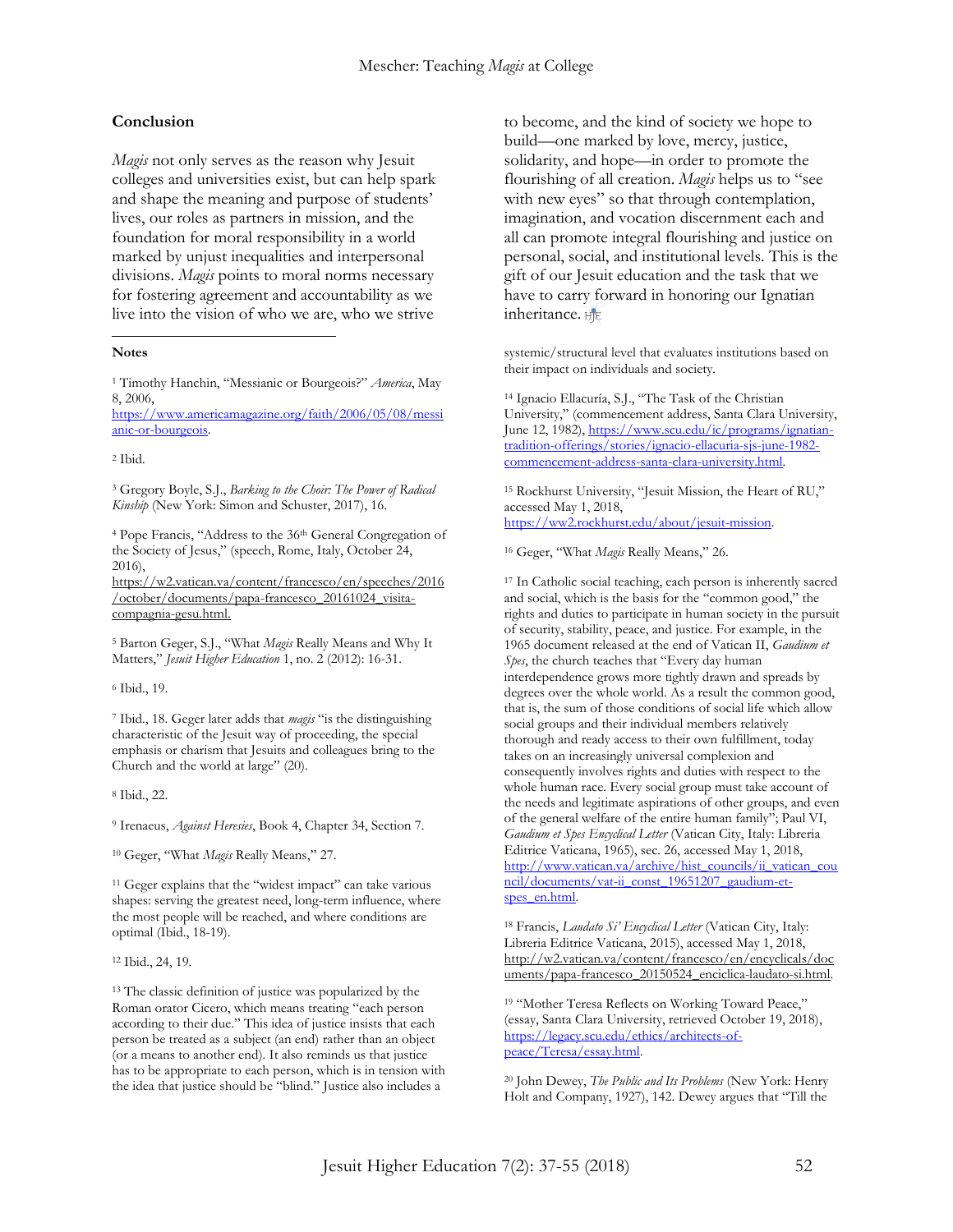Great Society is converted into a Great Community, the Public will remain in eclipse. Communication can alone create a great community. Our Babel is not one of tongues but of the signs and symbols without which shared experience is impossible."

 $\overline{a}$ 

<sup>21</sup> John Dewey, *Democracy and Education* (New York: Macmillan, 1916), 418. Dewey adds, "Education *is* morality, not just preparation for such a life."

<sup>22</sup> See, for example, Richard Kadison and Theresa Foy DiGeronimo, *College of the Overwhelmed: The Campus Mental Health Crisis and What to Do About It* (San Francisco: Jossey-Bass, 2004).

<sup>23</sup> Even as more teens are diagnosed with depression, anxiety, and other forms of mental illness, there has been no corresponding rise in treatment. For example, a study drawn from the National Surveys on Drug Use and Health found a 37% rise in teenage depression from 2005 to 2014, without an increase in mental health treatment. See the report by Ramin Mojtabai, Mark Olfson, and Beth Han, "National Trends in the Prevalence and Treatment of Depression in Adolescents and Young Adults," *Pediatrics* 138, no. 6 (2016): e20161878. See also: Susanna Schrobsdorff, "Teen Depression and Anxiety: Why the Kids Are Not Alright" *Time*, October 27, 2016, accessed May 1, 2018, [time.com/4547322/american-teens-anxious-depressed](http://time.com/4547322/american-teens-anxious-depressed-overwhelmed/)[overwhelmed/.](http://time.com/4547322/american-teens-anxious-depressed-overwhelmed/) For years, the CDC has been issuing warnings about the rise in teen suicide ideation and attempts. For recent information and resources, visit: [https://www.cdc.gov/vitalsigns/suicide/index.html.](https://www.cdc.gov/vitalsigns/suicide/index.html)

<sup>24</sup> Sarah H. Konrath, Edward H. O'Brien and Courtney Hsing, "Changes in Dispositional Empathy in American College Students Over Time: A Meta-Analysis," *Personality and Social Psychology Review* 15, no. 2 (2011): 180-198.

<sup>25</sup> Sherry Turkle, *Alone Together: Why We Expect More From Technology and Less from Each Other* (New York: Basic Books, 2011), 157.

<sup>26</sup> According to the ERIAL Project, a collaborative effort between five Illinois universities, 32 percent of teens who use media for 16 or more hours per day reported feeling sad, whereas only 22 percent of teens reported feeling unhappy among those who used media for three hours or less. See the published findings in *College Libraries and Student Culture: What We Now Know* (Chicago: American Library Association, 2012).

<sup>27</sup> danah boyd, *It's Complicated: The Social Lives of Networked Teens* (New Haven: Yale University Press, 2014), 47. Here, boyd cites sociologist Erving Goffman, who uses this term to describe the "social rituals involved in self-presentation" created by individuals in the context of wider groups (which establish norms for what might be considered popular, funny, sexy, etc.).

#### <sup>28</sup> Ibid., 53.

<sup>29</sup> Donna Freitas describes this as a "Facebook Cleanup" to remove anything that reveals negative emotions, mean comments, expressed unpopular or divisive opinions (e.g., about religion or politics), embarrassing or illicit behavior, posts that garnered few "likes" or "favorites," which makes

someone look boring, silly, and otherwise unpopular. Donna Freitas, *The Happiness Effect: How Social Media Is Driving a Generation to Appear Perfect at Any Cost* (Oxford University Press, 2017), 48.

<sup>30</sup> Christian Smith with Melinda Lundquist Denton, *Soul Searching: The Religious and Spiritual Lives of American Teenagers* (Oxford University Press, 2005), 162.

#### <sup>31</sup> Ibid., 162-163.

<sup>32</sup> As an example, two-thirds of those surveyed say involvement in congregations is unnecessary to be religious (ibid., 76). More to the point, Smith finds a surprising lack of civic engagement among emerging adults, with very few claiming to be active in their neighborhood or local organizations, or politically aware and invested. Smith argues that digital technology and social media make it easier to create a state of "nearly total submersion of self into fluidly constructed, private networks of technologically managed intimates and associates." See Christian Smith, et al., *Lost in Transition: The Dark Side of Emerging Adulthood* (New York: Oxford University Press, 2011), 223.

<sup>33</sup> Smith notes that these surveys were collected in 2008, a year that has typically been described as crucial for empowering youth involvement in politics. On the contrary, the National Study of Youth and Religion data show that most emerging adults feel "disempowered, apathetic, and sometimes even despairing when it comes to the larger social, civic, and political world beyond their own private lives." The 4% who claimed to be "actively political" were almost exclusively male. The remaining 27% reported being only "marginally political" which included such low standards as reading the news to be somewhat informed (Smith, et al., *Lost in Transition*, 196, 206-208).

<sup>34</sup> Ibid., 270 (n. 5). Smith finds that nearly 70% of emerging adults identify as apathetic, uninformed, distrustful, or disempowered (197-204).

<sup>35</sup> Smith and Denton, *Soul Searching*, 173.

<sup>36</sup> Smith et al., *Lost in Transition*, 21, 36.

<sup>37</sup> These statistics are reported by Christian Smith in *What Is a Person?: Rethinking Humanity, Social Life, and the Moral Good from the Person Up* (University of Chicago Press, 2010), 38-39. Smith reports two-thirds of the emerging adults he studied were incapable of coherent moral discernment (59).

<sup>38</sup> Smith et al., *Lost in Transition*, 59-66 (at p. 60). Incidentally, this is true among Catholic emerging adults, for whom "morality is simply not a pressing issue for many of them," Smith and Denton, *Soul Searching*, 215.

<sup>39</sup> In the Catholic tradition, an individual has a special obligation to inform and obey one's conscience. The conscience is the "Vicar of Christ" and the "sanctuary" to hear the voice of God (*Catechism of the Catholic Church,* nos. 1776-1778). This reflects the dignity of every human person, who is equipped and empowered by God to discern what is right, true, good, and just.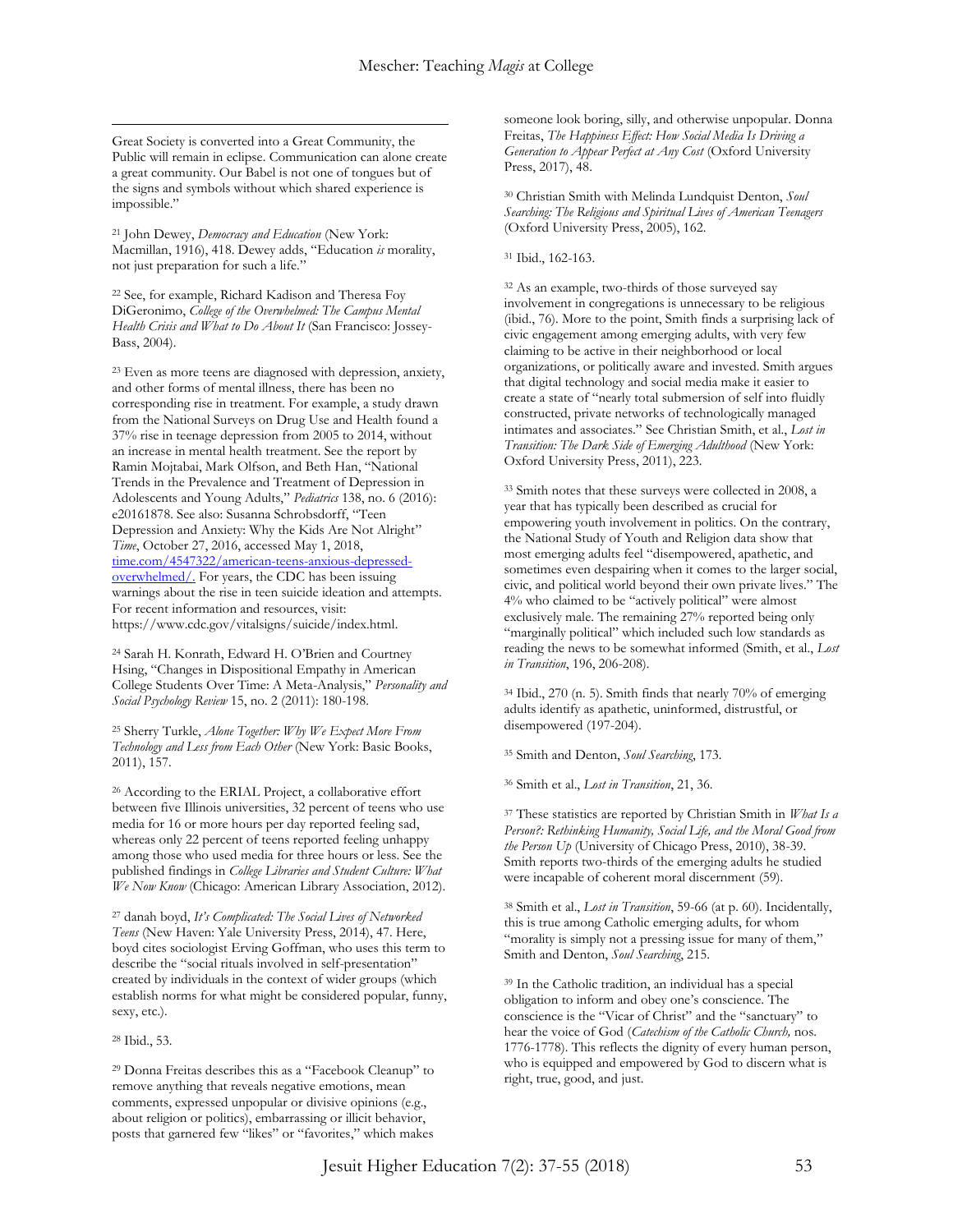$\overline{a}$ <sup>40</sup> In *The Republic*, Plato identifies four cardinal virtues: temperance, fortitude, prudence, and justice (see Book 4, paragraphs 427e and 435b). In the Christian tradition, these cardinal virtues (affirmed by Ambrose and Augustine) complement three theological virtues: faith, hope, and love (as Paul discusses in 1 Corinthians 13). Sometimes it is helpful to think of a virtue as a mean between two extremes; for example, the virtue of courage represents the proper midpoint between excessive (and perhaps foolish) brazen action and deficient, cowardly inaction.

<sup>41</sup> The "Golden Rule" states that you should treat others as you would want to be treated. Some suggest a revision (the so-called "Platinum Rule," which does not presume to know what others want): treat others as *they* would want to be treated. Wendell Berry offers a third option, stressing our interdependence: treat those who are downstream as you would want those who are upstream to treat you.

<sup>42</sup> Thomas Aquinas, *Summa Theologica*, I-II, question 26, article 4.

<sup>43</sup>Paraphrased from Dorothy Day, *On Pilgrimage*, (Grand Rapids, MI: Wm B. Eerdmans Publishing Co, 1999), 247. [https://books.google.com/books?id=F4yZu5yGT5UC&lpg](https://books.google.com/books?id=F4yZu5yGT5UC&lpg=PA247&vq=love%20the%20least&pg=PR6#v=onepage&q&f=false) [=PA247&vq=love%20the%20least&pg=PR6#v=onepage&q](https://books.google.com/books?id=F4yZu5yGT5UC&lpg=PA247&vq=love%20the%20least&pg=PR6#v=onepage&q&f=false) [&f=false](https://books.google.com/books?id=F4yZu5yGT5UC&lpg=PA247&vq=love%20the%20least&pg=PR6#v=onepage&q&f=false)

<sup>44</sup> Pope Francis, *The Name of God Is Mercy,* trans. Oonagh Stransky (New York: Random House, 2016), 8-9.

<sup>45</sup> Ibid., 12.

<sup>46</sup> Francis, *Evangelii Gaudium*, *Apostolic Letter* (Vatican City, Italy: Libreria Editrice Vaticana, 2013), accessed May 1, 2018, [https://w2.vatican.va/content/francesco/en/apost\\_exhortati](https://w2.vatican.va/content/francesco/en/apost_exhortations/documents/papa-francesco_esortazione-ap_20131124_evangelii-gaudium.html) [ons/documents/papa-francesco\\_esortazione](https://w2.vatican.va/content/francesco/en/apost_exhortations/documents/papa-francesco_esortazione-ap_20131124_evangelii-gaudium.html)[ap\\_20131124\\_evangelii-gaudium.html.](https://w2.vatican.va/content/francesco/en/apost_exhortations/documents/papa-francesco_esortazione-ap_20131124_evangelii-gaudium.html)

<sup>47</sup> Pope Francis, "Why the Only Future Worth Building Includes Everyone" *TED Talks* video, 17:52, April 2017, accessed May 1, 2018, [https://www.ted.com/talks/pope\\_francis\\_why\\_the\\_only\\_fut](https://www.ted.com/talks/pope_francis_why_the_only_future_worth_building_includes_everyone) [ure\\_worth\\_building\\_includes\\_everyone.](https://www.ted.com/talks/pope_francis_why_the_only_future_worth_building_includes_everyone)

<sup>48</sup> Boyle, *Barking to the Choir*, 54.

<sup>49</sup> Ibid., 204.

<sup>50</sup> Boyle reflects, "If we long to be in the world who God is, then, somehow, our compassion has to find its way to vastness." See Gregory Boyle, S.J., *Tattoos on the Heart: The Power of Boundless Compassion* (New York: Free Press, 2010), 66.

<sup>51</sup> John Donahue, S.J., "Biblical Perspectives on Justice" in *The Faith that Does Justice: Examining the Christian Sources for Social Change* ed. John C. Haughey (Eugene, OR: Wipf and Stock, 1977), 69 (emphasis removed). Donahue describes Jesus as "the sacrament of God's justice in the world" (ibid., 88).

<sup>52</sup> A prime example of restorative justice is making reparations for the descendants of slaves. See Ta-Nehisi Coates, "The Case for Reparations," *The Atlantic*, June 2014, accessed May 1, 2018,

[https://www.theatlantic.com/magazine/archive/2014/06/th](https://www.theatlantic.com/magazine/archive/2014/06/the-case-for-reparations/361631/) [e-case-for-reparations/361631/.](https://www.theatlantic.com/magazine/archive/2014/06/the-case-for-reparations/361631/)

<sup>53</sup> 1971 Synod of Bishops, "Justice in the World," accessed May 1, 2018, [https://www1.villanova.edu/content/dam/villanova/missio](https://www1.villanova.edu/content/dam/villanova/mission/JusticeIntheWorld1971.pdf) [n/JusticeIntheWorld1971.pdf.](https://www1.villanova.edu/content/dam/villanova/mission/JusticeIntheWorld1971.pdf) 

<sup>54</sup> Peter-Hans Kolvenbach, S.J., "The Service of Faith and the Promotion of Justice in American Jesuit Higher Education" (lecture, Santa Clara University, Santa Clara, CA, October 6, 2000),

[http://onlineministries.creighton.edu/CollaborativeMinistry/](http://onlineministries.creighton.edu/CollaborativeMinistry/Kolvenbach/Kolvenbach-SantaClara.pdf) [Kolvenbach/Kolvenbach-SantaClara.pdf.](http://onlineministries.creighton.edu/CollaborativeMinistry/Kolvenbach/Kolvenbach-SantaClara.pdf)

<sup>55</sup> Cornel West, *Brother West: Living and Loving Out Loud* (New York: SmileyBooks, 2009), 232.

<sup>56</sup> *Liberation Theology: A Documentary History*, ed. Alfred T. Hennelly (Maryknoll, Orbis, 1990), 77-83.

<sup>57</sup> As quoted in Robert McAfee Brown, *Unexpected News: Reading the Bible with Third World Eyes* (Louisville: Westminster John Knox Press, 1984), 19.

<sup>58</sup> Jonathan Sacks, *To Heal a Fractured World: The Ethics of Responsibility* (New York: Schocken, 2005), 103.

<sup>59</sup> Gustavo Gutiérrez, "The Option for the Poor Arises from Faith in Christ," *Theological Studies* 70 (2009): 325.

<sup>60</sup> Christopher Ingraham, "Three Quarters of Whites Don't Have Any Non-White Friends," *The Washington Post* August 25, 2014, accessed May 1, 2018,

[https://www.washingtonpost.com/news/wonk/wp/2014/0](https://www.washingtonpost.com/news/wonk/wp/2014/08/25/three-quarters-of-whites-dont-have-any-non-white-friends/?utm_term=.363861d4d407) [8/25/three-quarters-of-whites-dont-have-any-non-white](https://www.washingtonpost.com/news/wonk/wp/2014/08/25/three-quarters-of-whites-dont-have-any-non-white-friends/?utm_term=.363861d4d407)[friends/?utm\\_term=.363861d4d407.](https://www.washingtonpost.com/news/wonk/wp/2014/08/25/three-quarters-of-whites-dont-have-any-non-white-friends/?utm_term=.363861d4d407)

<sup>61</sup> Boyle, *Tattoos on the Heart*, 190.

<sup>62</sup> Boyle, *Barking to the Choir*, 165.

<sup>63</sup> William F. Lynch, S.J., *Images of Hope: Imagination as Healer of the Hopeless* (Notre Dame, IN: University of Notre Dame Press, 1974), 32.

<sup>64</sup> Ibid., 37.

<sup>65</sup> Ibid., 40, 42.

<sup>66</sup> As quoted by Greg Boyle in *Barking to the Choir*, 85.

<sup>67</sup> Gabriel Marcel, "The Encounter with Evil," in *Tragic Wisdom and Beyond,* trans. Peter McCormick and Stephen Jolin (Evanston: Northwestern University Press, 1973), 143.

<sup>68</sup> Walter Burghardt, S.J., "Contemplation: A Long Loving Look at the Real," *Church* (1989): 89-98.

<sup>69</sup> Geger, "What *Magis* Really Means," 26.

<sup>70</sup> Contemplation interrupts the cycle of "compare and despair" which makes it too easy to feel "less than" in comparison with others. Theodore Roosevelt is credited with the insight "comparison is the thief of joy" in Kenneth